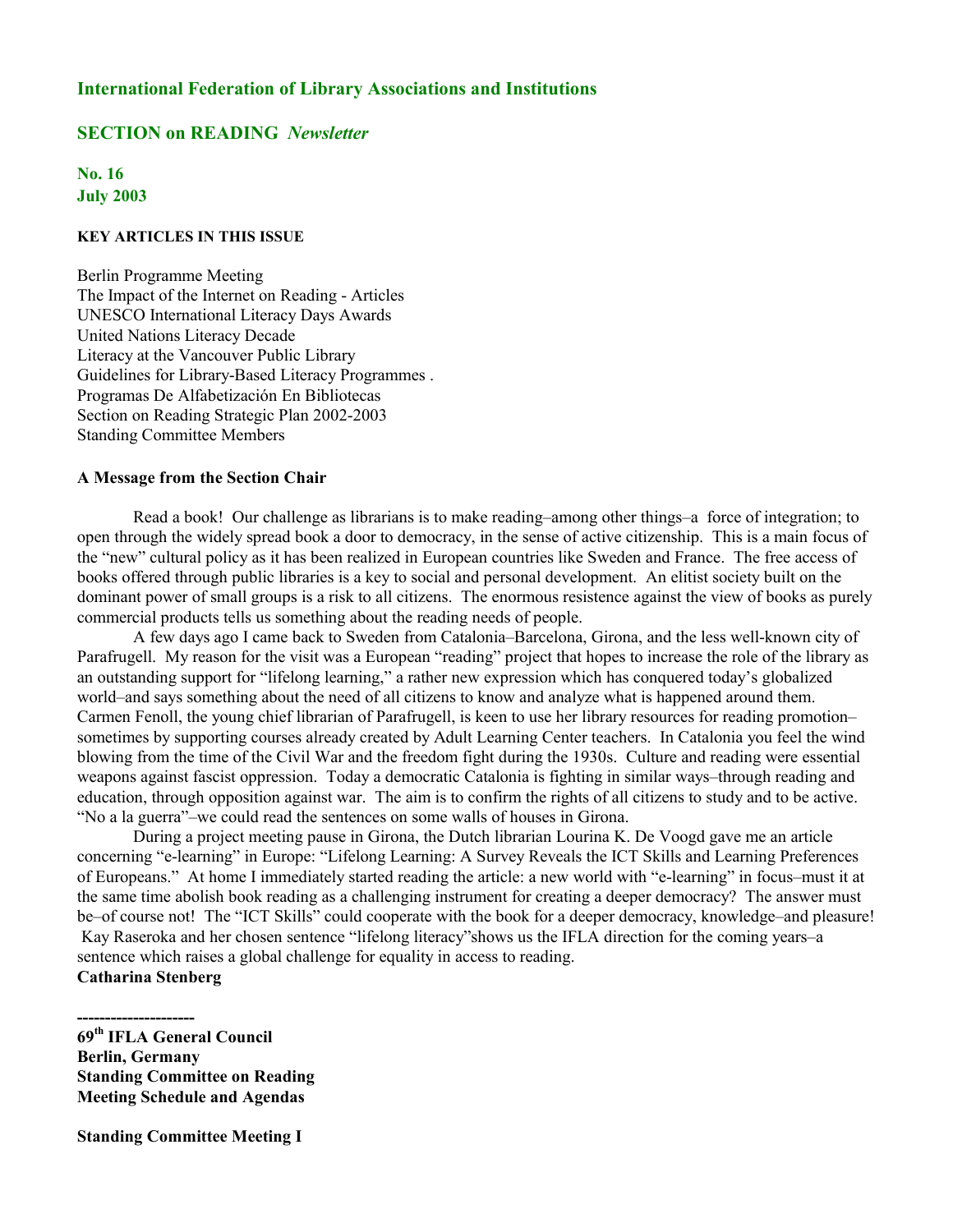Saturday, 2 August, 08:30 - 11:20 a.m., Room ICC20

 Introduction of members Approval of Agenda Approval of the Minutes of the two Meetings in Glasgow (see Section on Reading *Newsletter*, no. 15, December 2002 ) Review of the Section's Strategic Plan, 2002-2003 (see Section on Reading *Newsletter*, no. 16, July 2003) Report from the Chair, Catharina Stenberg Report from the Secretary-Treasurer, Gwynneth Evans, including the budget, membership, the recommendations of the Social Responsibilities Discussion Group, the Green Light Paper, review of Sections by 2007, meetings of Division VII, changes to the conference structure in future Report from the Information Officer, Adele Fasick, and the Newsletter Editor, John Cole Report on Projects – Library-based Literacy Guidelines Discussion of the UN Literacy Decade: Education for All and what it means to the Section Programme for Berlin Election of Officers Adjournment and lunch

#### **Programme Meeting**

**---------------------**

Wednesday, 6 August, 10:45 a.m. - 12:45 p.m. "The Impact of the Internet on Reading"

#### **Standing Committee Meeting II**

Friday, 8 August, 08:00 - 10:00 a.m., Room FR1064

 Introductions Debriefing on Open Session and Berlin Programme – Catharina Stenberg and comments from others Discussion of Progamme in Buenos Aires Development of Section Priorities for 2003-2004 Possible Links with Other Sections Section Projects – translations, new brochure etc Reports from members Other Business \*\*\*\*\*\*\*\*\*\*\*\*\*\*\*\*\*\*\*\*\*\*\*\*\*\*\*\*\*\*\*\*\*

**NOTE TO STANDING COMMITTEE MEMBERS**: Please bring this *Newsletter* to the meeting on 2 August.

**THE IMPACT OF THE INTERNET ON READING: THE PROGRAMME MEETING ON 6 AUGUST IN**

**BERLIN**. The Section on Reading's programme or open session at the Berlin conference will bring together experts from several countries and regions to examine ways in which the Internet is affecting reading, reading practices, libraries, and book culture. The Call for Papers, issued in December 2002, suggested that proposals "focus on such issues as whether reading has declined or changed in particular groups in the population; how the Internet has been used to encourage reading; [and] how traditional publishing has been affected by the availability of electronic materials." The programme will be held on Wednesday 6 August from 10:45 a.m. - 12:45 p.m. The topics and speakers will be:

"Reading Outside the Library: How Has the Internet Affected Reading in China" Huang Qunqing, The Science and Technology Library of Guangdong Province, Guangzhou, China

"The Impact of the Internet on the Reading Practices of the University Community: the Case of UNAM" Elsa Ramirez, Library Science Research Center, National University of Mexico, Mexico City, Mexico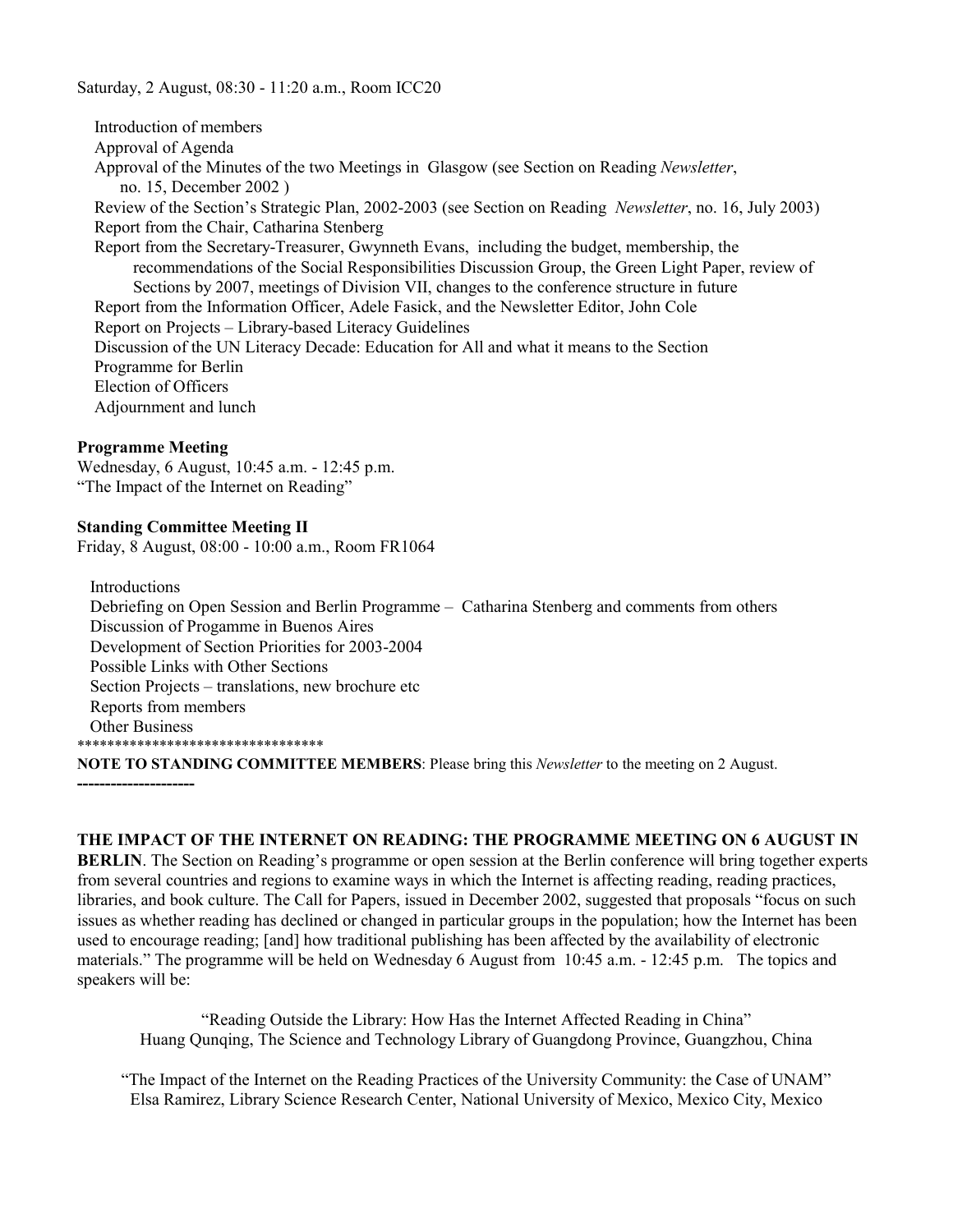"How the Internet Can Influence the Iranian Readers" Zahra Seifkashani, Allameh Tabatabaii University, Tehran, Iran

PLEASE NOTE: The papers can be viewed on the Web at <www.ifla.org/IV/ifla69/prog.03.htm>. Scroll down to the Reading Section program which is number 140 where the papers are available through Adobe Acrobat. To read the papers, you must have, on your computer, the Adobe Acrobat Reader which is available free as a download from Adobe.

**THE IMPACT OF THE INTERNET ON READING: THREE ADDITIONAL PAPERS**. The three articles that follow supplement this year's programme session by presenting perspectives on the topic from Canada, the United States, and France. Special thanks go to authors Gwynneth Evans, Pamela Barron, and Françoise Gaudet - who provided her contribution in both French and English.

#### \*\*\*\*\*\*\*\*\*\*\*\*\*\*\*\*\*\*\*\*

# **THE WEB AWARENESS PROGRAM: A PARTNERSHIP BETWEEN THE MEDIA AWARENESS NETWORK(MNet) AND THE CANADIAN LIBRARY COMMUNITY**.

Gwynneth Evans, Chair, Media Awareness Library Advisory Committee, Canada and IFLA Section of Reading Secretary-Treaurer.

Introduction.

Canada is an officially bilingual nation of 31 million people within a large landmass, bound by the Pacific, Atlantic and Arctic Oceans. Its citizens, apart from the Aboriginal Peoples, have come from every part of the world; they live in 10 provinces, many sharing a border with the United States, and three northern territories. The constitution, with the Charter of Rights and Freedoms, lays out the privileges and responsibilities of Canadians and their federal and provincial governments.

Canada has used technology to decrease the distance and isolation of its peoples. In the mid-90s, its national program "Connecting Canadians" harnessed the most advanced technologies, including the wiring of schools and libraries. Overnight libraries became points of public presence for the Internet; the staff became trainers, troubleshooters, and providers of electronic services and information for every age group in the community.

Before long, there were discussions on access to the content of the Internet. The regulatory bodies examined the impact of the Internet on issues for which Canada already had laws in place. It was decided that the Internet could not be regulated, that Canadian laws would be applied to the digital environment and that media education would be extended to include Information and Internet literacy, so that young people could develop skills to ensure safe, wise and responsible use of the Internet.

# The Partnership

The Media Awareness Network (MNet), founded in 1995, under the auspices of the National Film Board of Canada, took a leadership role. MNet was incorporated as a non-profit organization in 1996 and became a registered charity in 1999.

Media Awareness Network's mission (MNet) is to support media education and its widest possible integration into homes, schools and communities. Through the programs on its bilingual Web site and through its field-based activities across Canada, MNet's aim is to:

- encourage critical thinking about media information, media entertainment and new communications technologies
- explore the use of new technologies for professional development and lifelong learning for media and Internet literacy
- inform public debate about the media's influences (including the Internet) in the lives of children and young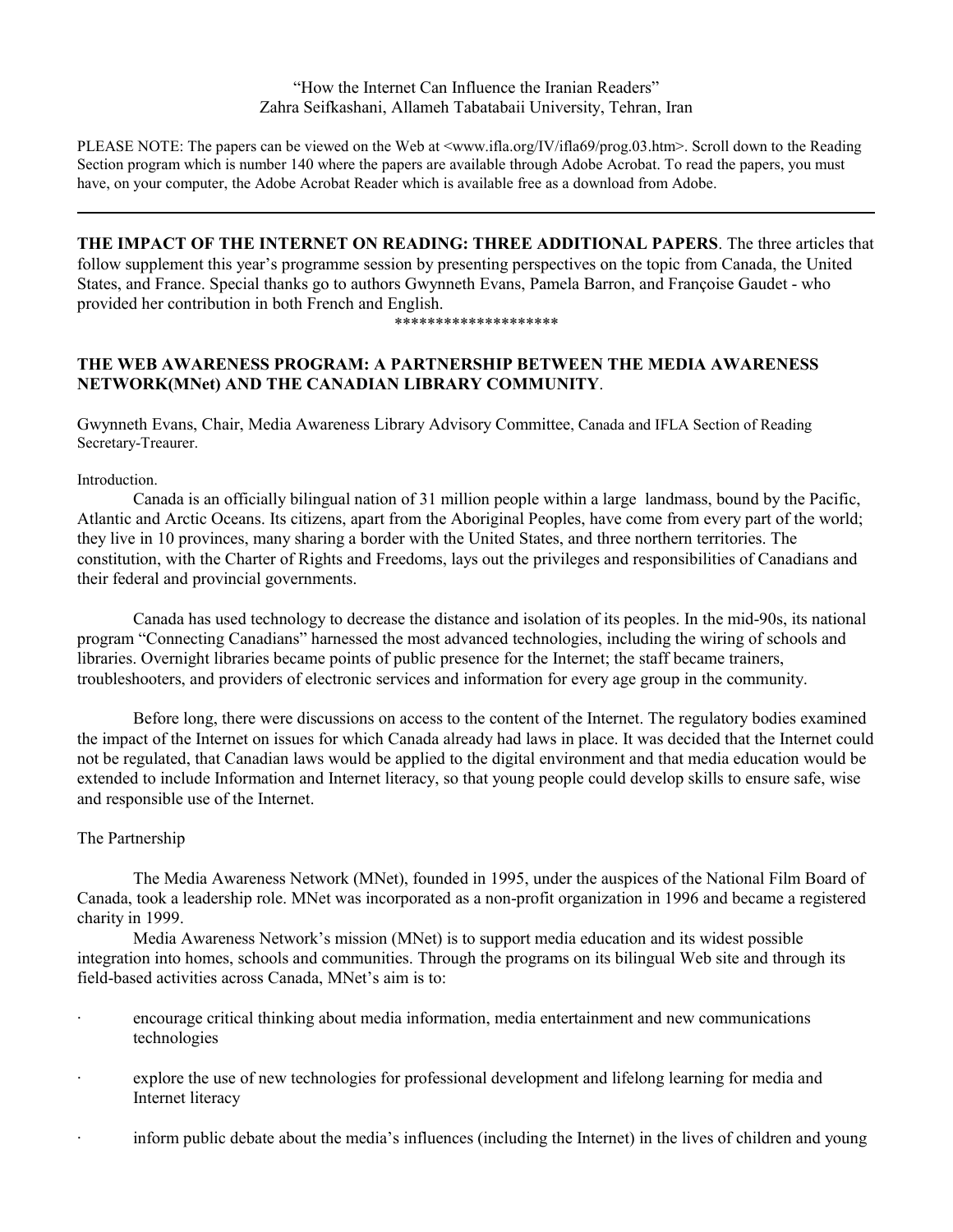people.

The Canadian Library Association (CLA) joined as one of MNet's partners in 1998. CLA is the national English language association that represents the more than 57,000 workers and advocates of Canada's estimated 21,000 libraries. Its members serve 21 million Canadians who have a library card.

# The Program

The Web Awareness Program has evolved since 1998. Members of CLA form, with senior MNet staff, the national Web Awareness Library Advisory Committee and contribute to ongoing research, professional development and public programming. Librarians advise, share experience and deliver professional development to the staff on the frontline, and public programs to Canadians.

In April 2001 MNet released the findings of its research survey: *Young Canadians in a Wired World: The Student's View*. The in-school written questionnaire was completed by more than 5,600 Canadian children from 9 to 17.

Among the many questions, youth were asked about the first three ways they look for information when doing schoolwork. They reported in this order: Internet web sites (44%), books from the public library (19%) and books from school (16%).

More than 6 in 10 youths (63%) report using the Internet at least once a month to do homework. One half of youth (49%) in secondary school say that using the Internet has improved their school work; more than 3 in 10 (35%) say that using the Internet has had no impact on the quality of their school work. Almost no one (3%) says that the Internet has had a negative impact in this regard.

Given the fact that 99% of Canadian youth report that they use the Internet at least to some extent and that 8 in 10 (79%) have Internet at home, Canadian librarians have become valuable players in the development of Internet literacy, as well as the organization and development of quality Internet content. They are trainers, troubleshooters, experts in the technical, content and policy issues and public advocates for web literacy, access to information for all, and a strong public domain for research, teaching, and learning.

Through the Web Awareness Program, five provincial public library agencies have licensed the professional development programs for library staff. The *Web Awareness Workshop Series*: *Knowing the Issues* provides three Power Point presentations, entitled: Fact or Folly, Kids for Sale, and Safe Passage. Their purpose is to assist staff in developing skills so that they can, in turn, help young people to be safe, responsible and wise Internet users. Each workshop includes a slide presentation with speaking notes and a Workshop Guide with background information, hand-outs and ideas for pre-and post presentation activities. As well as developing the "Train the Trainer Model" within the context of professional development, librarians use shorter Workshops for public meetings with trustees, teachers, parents, principals and community leaders. Their purpose is to influence the community of the need for Internet literacy and of the various ways in which it can be developed. MNet has also produced games for young people to illustrate the importance of privacy, authentication and critical analysis of the Internet. These are used in the library setting as well.

The Partnership celebrated its first national Web Awareness Day on February 20, 2003. In Ottawa, the National Librarian spoke with young people about the Internet in the presence of funders, the media, partners, and policy makers. Many varied programs took place across Canada. Some of the librarians left the library to give presentations at service clubs, meetings with parents and teachers and police, or went into classrooms; others held special events in the library.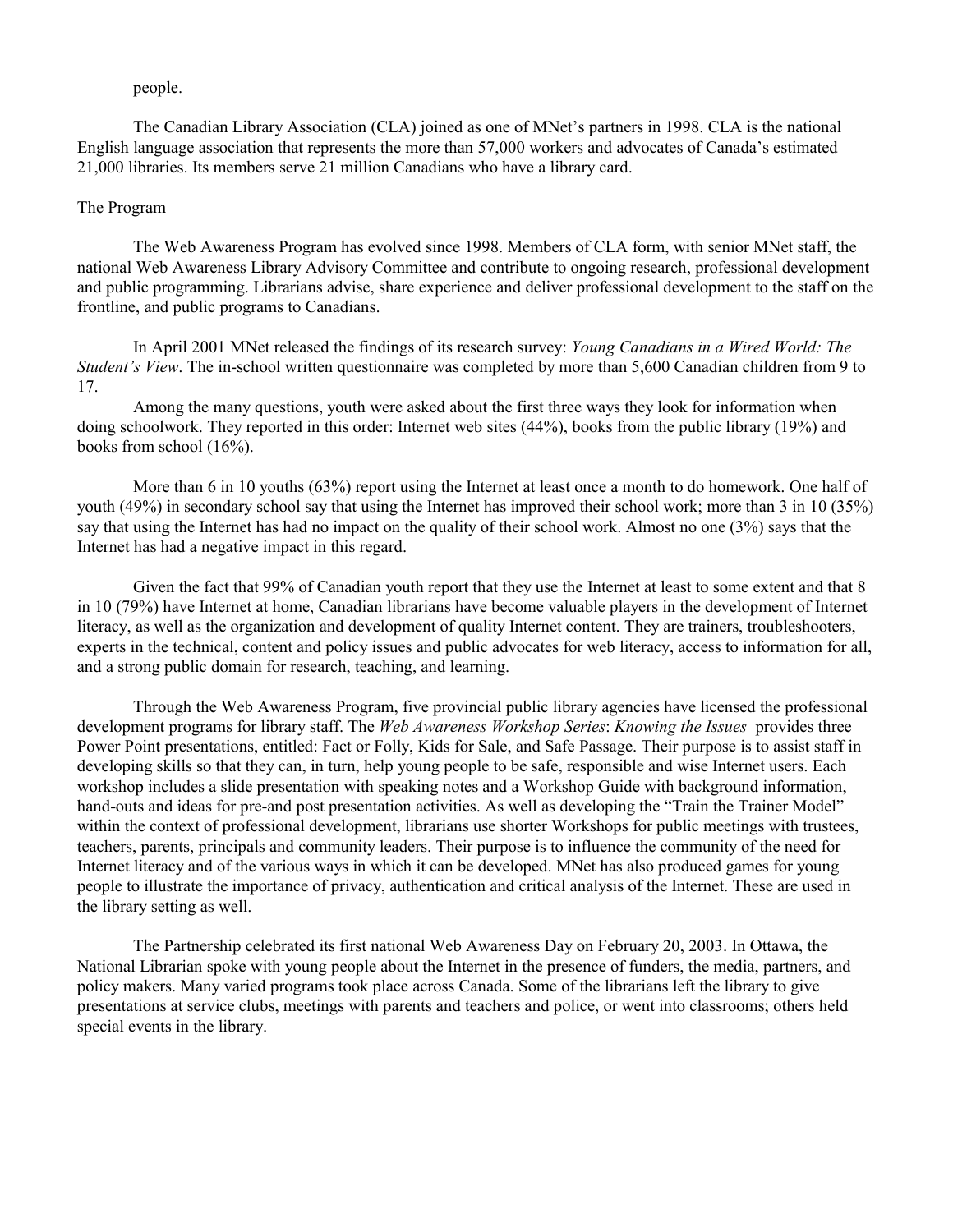The learning and promotional materials were distributed widely with the assistance of Bell Canada, under the theme: "Parenting the Net Generation: It's not just by the book anymore". As Wendy Newman, President of the Canadian Library Association, said in her speech: "Parents are increasingly turning to their public library for expertise and information in the new area of digital or Internet literacy. It's a challenge that public libraries are embracing with enthusiasm and with Web Awareness Day we're telling parents they are not alone. Parents need to know that public libraries, in collaboration with Internet literacy experts such as Media Awareness Network (MNet) and companies like Bell Canada, are ready to support parents and communities in teaching young Canadians Internet literacy skills for the 21<sup>st</sup> century."

Visit the web site for CLA at: http://www.cla.ca and for the Web Awareness Program http://www.cla.ca/webaware; for MNet it is: http://www.media-awareness.ca. Look at the recent issue of *Feliciter* (v. 49, no. 1, 2003) to learn of Canada's library work in literacy. n

# **THE INTERNET AND IMPLICATIONS FOR READING INSTRUCTION: AN INTRODUCTION TO A REVIEW OF THE LITERATURE.**

Dr. Pamela P. Barron, Associate Professor,Department of Library and Information Studies, School of Education,The University of North Carolina at Greensboro, USA

It is no news to anyone that the Internet has affected us in more ways than we can possibly imagine because many of the implications are still in their formative stages. The original purpose of this article was to provide a brief review of the current literature of the field of Library Science and Education with regard to the Internet and reading instruction in order to determine whether or not the Internet is having an impact on reading instruction, and if so what those implications might be for librarians, all in the allotted 600 words or less. My intent was to then organize and summarize the research and current practices with regard to this topic.

A search of the electronic databases for Library Literature and Education using the combination of keywords reading, instruction, and Internet yielded 6,946 hits encompassing a wide range of topics. A sampling of these topics includes: some research-based strategies that could help teachers to use the Internet and other technology tools to enhance reading and writing; strategies relating to inquiry-based learning and technology integration; exploring student interactions in collaborative world wide web environments; strategies for supporting student internet inquiries; information searches on the Internet; picture walks;

reading activities, and post-reading activities; actual web sites that are of significance in practice; and lessons from the field with regard to transforming learning with technology. The articles examined ranged from reports of research conducted to those of actual practice. Feeling overwhelmed at this point, I decided to see if there was a way to just introduce the topic. I have found three articles which I feel provide a good starting point and have implications for librarians. I have listed them chronologically.

The first is Leu, Donald J. "The Convergence of Literacy Instruction with Networked Technologies for Information and Communication." Reading Research Quarterly (Jan-Mar 2000) 108-128. Leu describes this convergence and explores the changes taking place in literacy and literacy instruction. He feels that three forces appear to be causing this convergence: global economic competition; public policy initiatives by governments around the world; and literacy as technological deixis. He feels these forces are driving the Internet and other information and communication technologies to a central position in the classroom. He goes on to describe the nature of literacy and literacy instruction that he feels is emerging. Leu then explores three challenges that will determine the speed and effectiveness of the convergence that is occurring: challenges related to budget considerations, challenges related to professional development, and challenges related to using technology in ways that will make all of our lives better. He argues that the literacy community must begin to explore these new contexts for literacy and learning if we wish to prepare children for their literacy future.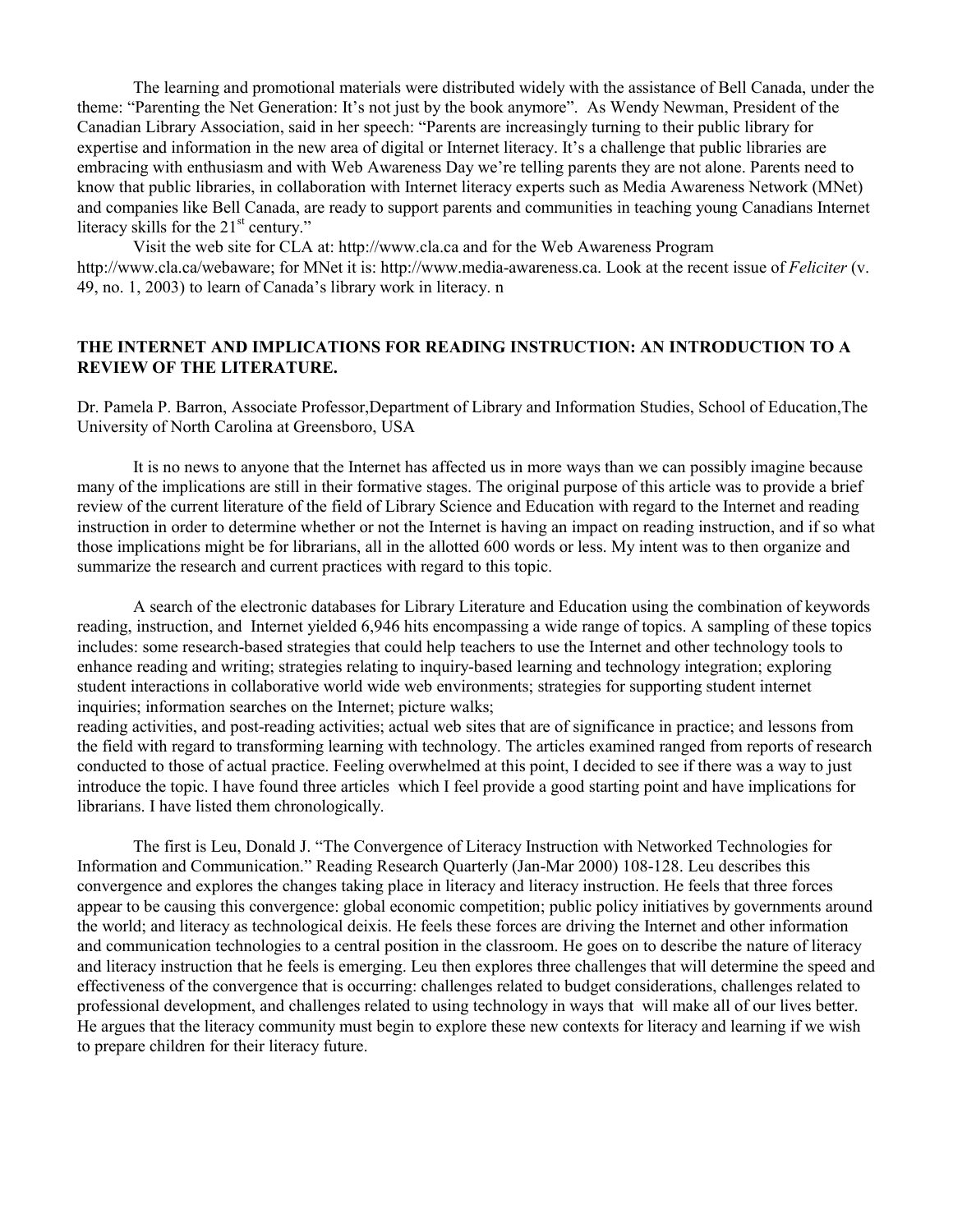Second is Sutherland-Smith, W. "Weaving the Literacy Web: Changes in Reading from Page to Screen" The Reading Teacher (April 2002) p. 662-9. Citing research, the author begins with an overview of reading literacy and then defines what is meant by web literacy, a term for finding, scanning, digesting, and storing Internet information. She points out that web literacy requires an incorporation of key reading or navigational skills including accessing information, analyzing information

 (including multimedia), and word processing skills to store or move text. The author then explores the unique reading strategies she feels are needed for the Internet and puts forth her belief that Internet technology has had a significant impact upon reading strategies, resulting in a need to reshape our thinking about classroom reading practice. She goes on to suggest a number of areas that are altered in the digital reading environment, and offer teaching ideas that appeared to be effective in a study she carried out in an Australian Grade 6 classroom.

The third article, is Coiro, J. "Reading Comprehension on the Internet: Expanding Our Understanding of Reading Comprehension to Encompass new Literacies." *The Reading Teacher* (February 2003) 458-64. Coiro examines the skills and abilities needed to interact with text on the Internet while exploring the answers to four questions: Is the comprehension process different on the Internet? If so, what new thought processes are required beyond those needed to comprehend conventional

print? Are these processes extensions of traditional comprehension skills, or do Web-based learning environments demand fundamentally different skills? If comprehension is different on the Internet, what implications do these differences have for comprehension instruction, assessment and professional development?

As you can tell from these abstracts, the way we view literacy and reading instruction is evolving in new directions as a result of the Internet. And there is no dearth of information on the topic.n

# **VERS UNE TRANSFORMATION DES RAPPORTS À L'ÉCRIT: USAGES DU COLLOQUE VIRTUEL TEXT-E**

Françoise Gaudet, Chef du Service Etudes et recherche, Bibliothèque publique d'information, France

 Quel est l'impact des nouvelles technologies de l'information et de la communication (NTIC) sur l'écrit et ses usages sociaux ? Pour débattre de ce thème majeur, la Bibliothèque publique d'information (BPI), l'Institut Jean Nicod (CNRS et EHESS) et l'association EURO-EDU, en partenariat avec la société GiantChair Inc., ont organisé l'année dernière un colloque entièrement virtuel. Cet événement web s'est déroulé en trois langues (français, italien, anglais), du 15 octobre 2001 à la fin mars 2002, sur le site web <www.text-e.org>. Il a rassemblé des théoriciens et des praticiens confrontés aux changements provoqués par l'Internet et le courrier électronique tant dans leur vie quotidienne que dans différents domaines de leur vie professionnelle. Le but était d'examiner l'impact de ces technologies sur la lecture, le courrier électronique, le journalisme, la bibliothèque, les archives... Dix intervenants (Parmi lesquels Umberto Eco, Theodore Zeldin, Jason Epstein, et une équipe de bibliothécaires de la Bpi qui a rédigé un article collectif consacré à l'impact de l'Internet sur les bibliothèques) ont été invités à présenter chacun un texte de réflexion, publié sur le site et soumis à discussion. Ces « conférences » ont été proposées au public sous forme de livres électroniques (e-books), téléchargeables à titre gratuit. Toute personne intéressée avait la possibilité de s'inscrire et de participer aux discussions.

La manifestation a rencontré un vif succès, et le service Etudes et recherche de la BPI, spécialisé dans les études sociologiques sur le livre, la lecture et les pratiques culturelles, a lancé une enquête afin d'évaluer les résultats de l'expérience « text-e », et de mieux cerner les pratiques de ses participants. Un questionnaire, proposé en ligne sur le site, a été rempli par 567 personnes. Les premiers résultats confirment le succès de l'opération et son envergure internationale : 58% des répondants résident hors de France. Parmi eux, un grand nombre d'enseignants et de chercheurs, mais aussi des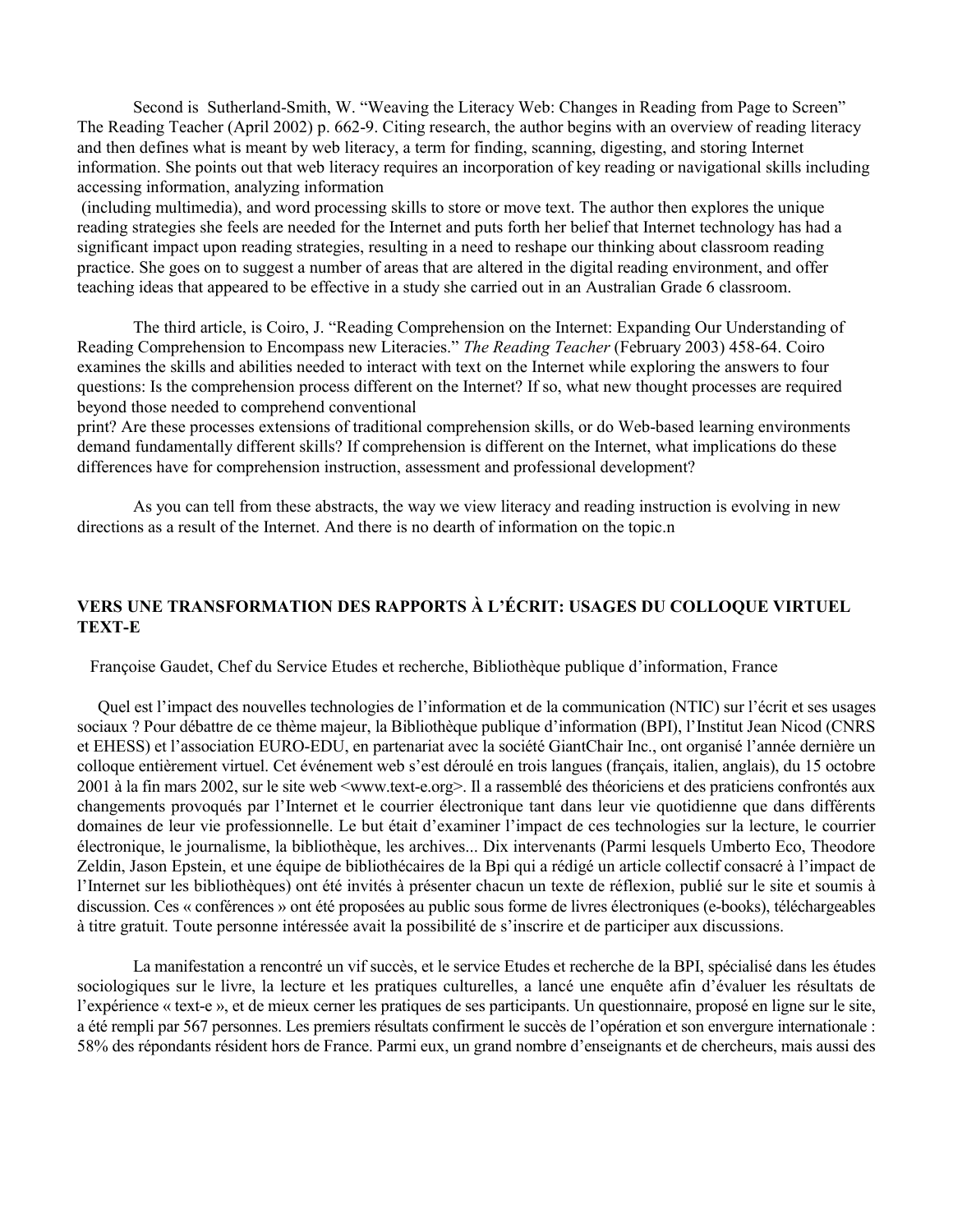bibliothécaires et des documentalistes (près de 20% des répondants).

L'enquête est complétée par une série d'entretiens qualitatifs, principalement centrés sur les usages des textes et des livres électroniques offerts sur le site (lecture à l'écran, impression, téléchargement¼). Les statistiques de fréquentation du site mettent en évidence le succès rencontré par cette offre : entre le 15 octobre 2001 et la fin mars 2002, 2 292 personnes ont téléchargé au total 7 277 e-books. Cependant, parmi les personnes sondées qui avaient téléchargés ces e-books, 25% déclarent avoir préféré imprimer les textes plutôt que de les lire en ligne. D'autres, en revanche, ont découvert les nouvelles potentialités offertes par ce médium, et décrit la manière dont elles les utilisent et les intègrent, par exemple, à leurs pratiques pédagogiques.n

# **TOWARDS A NEW RELATIONSHIP WITH THE WRITTEN WORD: USES OF "TEXT-E ," A VIRTUAL SYMPOSIUM**

Françoise Gaudet, Chef du Service Etudes et recherche, Bibliothèque publique d'information**,** France

How do the New Information and Communication Technologies (NICT) affect the written word, and its uses in society? To discuss this major topic, the *Bibliothèque publique d'information* (BPI), the *Institut Jean Nicod* (CNRS and EHESS) and the non-profit organisation EURO-EDU, in partnership with the GiantChair company, set up last year an entirely virtual symposium, through French, Italian and English. This web event took place from October 15th 2001 until the end of March 2002 on the website <www.text-e.org>. Theorists and other professionals were invited to discuss the changes that e-mail and the Internet brought about in their professional and personal lives, and to evaluate the impact of these technologies on reading, journalism, scholarship, libraries, archives, and so on. Ten contributors (Among them well known writers such as Umberto Eco, Theodore Zeldin, or Jason Epstein. The lecture on the impart of the Internet on libraries, *Babel and the Vintage Selection: Libraries in the Digital Age*, was written by a collective of BPI's librarians) were invited to submit a paper for discussion. These "lectures", together with the ensuing discussions, were made available to the public as e-books, for free downlading by the website. All those wishing to follow the symposium were allowed to join and participate in the discussions.

The event proved quite successful, and the BPI's Studies and Research Department, which specializes in sociological studies on books, reading and cultural practices, decided to launch a survey, in order to evaluate the "text-e" experiment and to find out more about users' practices as they went through the lectures and discussions. An on-line questionnaire was set on the website and was returned by 567 people. The first results confirm the success of the symposium and its international scope with 58% of those who answered living outside of France. Many of them are teachers or researchers, but the experiment also had a strong impact among librarians : almost 20% of the persons who answered the survey are librarians or information scientists.

The survey is supplemented by a set of interviews. It focuses on the uses of texts and e-books available on the website (on-line reading, print-outs, e-book unloading¼). The website statistics show strong evidence of the success of the e-books: from October 2001 till March 2002, 2,292 people downloaded e-books - a total of 7,277 individual e-books. However, among those who downloaded e-books, 25% said they printed the texts rather than read them on line. But others discovered new facilities with this medium and explain how they use them, for instance in their teaching practices.n

# **UNESCO INTERNATIONAL LITERACY DAYS AWARDS**.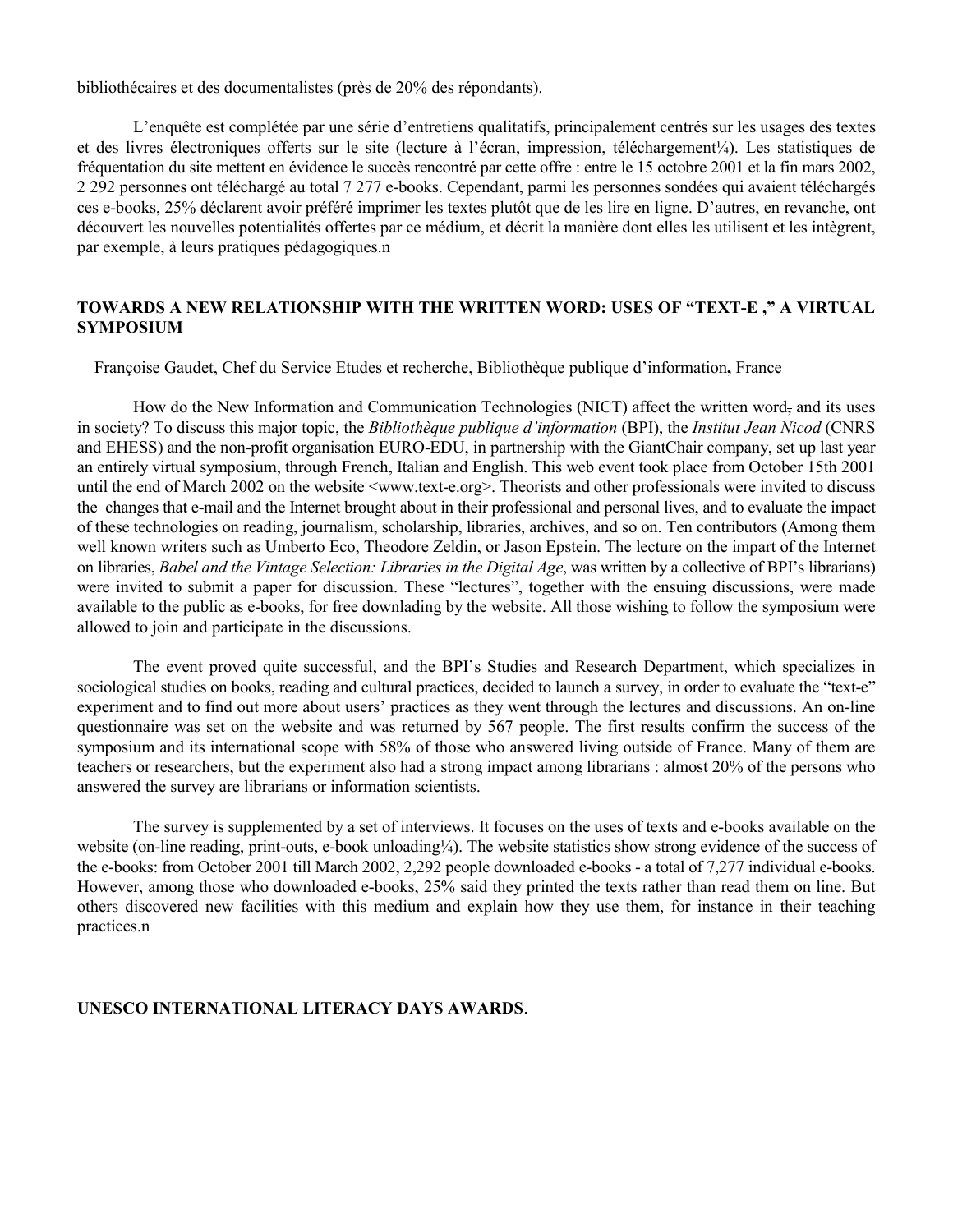#### Winners of the 2003 UNESCO literacy prizes

UNESCO's international literacy prizes for 2003 pay tribute to programmes in Bangladesh, Zambia and South Africa, and to a network of 350 NGOs, the International Reflect Circle (CIRAC). These winners of the International Reading Association Prize, the Noma Prize and the two King Sejong Literacy Prizes were chosen by a jury that met at UNESCO Headquarters in Paris from May 20 to 23. The awards recognize exceptional work in the fight against illiteracy, one of UNESCO's major concerns, and the efforts of thousands of men and women around the world who have worked hard for many years to teach people to read and write. This year, the jury also gave preference to candidates whose programmes were gender sensitive. The four winners, picked from among 26 candidates, will be presented with their prizes in their own countries on International Literacy Day, next 8 September. The occasion will also be marked at UNESCO Headquarters with a ceremony and workshops to discuss the progress of literacy in the world.

The International Reading Association Prize\* has been awarded to the Dhaka Ahsania Mission (DAM), an NGO (Non-Governmental Organization) in Bangladesh, which since 1980 has provided informal education of more than 3.8 million of the country's poorest people of all ages. The Mission aims to help children who are the worst-off and most difficult to reach (such as street children and those in domestic service) to rejoin the formal education system. It also helps adults, especially women, to become more independent and expand income-generating activities to improve their standard of living. In addition, it runs classes about protecting the environment, clean water, hygiene and health, drug taking and trafficking of women and children.

An Honourable Mention goes to the Fundación Alfabetizadora LAUBACH, based in Medellín (Colombia), for its work promoting basic education and literacy in Mexico, Panama and Colombia. Against a backdrop of great poverty, violence and unemployment, the Foundation provides educational materials, technical courses for young people and adults (especially indigenous people), rural women and those excluded from formal education. In 1998, it founded a magazine, Revista Debate en educación de adultos (Discussing Adult Education), which prints 600 copies.

The Noma Prize\*\* has been won by Zambia's Panuka Trust, which since 1997 has enabled girls and women (between 15 and 75) in the country's rural south to learn to read, write and earn a living more easily. The Trust hopes to make 85 percent of the area's women literate by 2020.

An Honourable Mention goes to the sustainable development project of Morocco's Ribat Al Fath association, which since 1990 has helped women to become self-reliant through literacy courses totalling 200 hours per person. Having gained literacy skills, these women manage their lives better and are able to play a more important role in society. The project also enables marginalized or excluded children to take part in community life.

One of the two King Sejong Literacy Prizes\*\*\* has been awarded to the Tembaletu Community Education Centre in South Africa and the other by the International Reflect Circle (CIRAC), a network of 350 NGOs and governmental agencies in 60 countries. The Tembaletu Centre is honoured for its programme of training schoolteachers and basic literacy instructors both in mother tongues and in English. The programme, which has so far benefited 500 people (two-thirds of them women), promotes on human rights, development and democracy.

CIRAC is an unusual candidate for a UNESCO literacy prize since it is neither an institution nor a programme, but rather a network of NGOs, formed in 2000. All members of this network agree that every community should develop its own methods of training and learning based on its own aims and time frame. This means the programmes cannot be standardized but must be adaptable and flexible. Through CIRAC, NGOs exchange experiences, teaching and written materials in English, French, Spanish and Portuguese.

An Honourable Mention goes to Saudi Arabia's National Guard Directorate of Educational and Cultural Affairs for opening schools for illiterate adults, as well as intermediate and secondary schools. These take in many soldiers and their families of nomadic tribal origin who had no chance of an education as children. The jury also gave an Honourable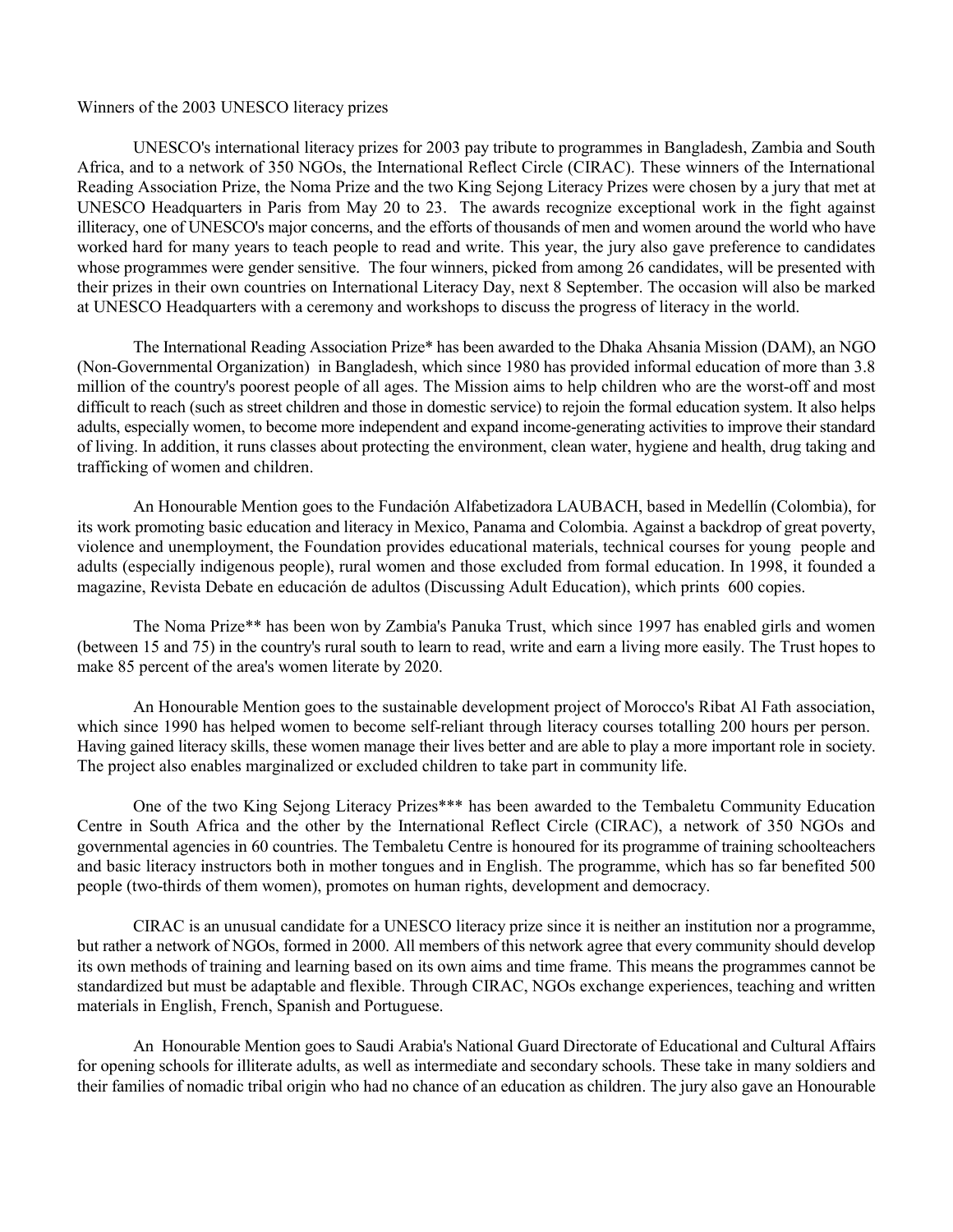Mention to the Government of Cuba for its establishment of a chair of literacy and youth and adult education at the Instituto pedagogico latinoamericano y caribeño, which conducts literacy campaigns through radio and TV, thus reaching remote country dwellers, especially women.

#### \*\*\*\*\*\*\*\*\*\*

\*The \$15,000 International Reading Association Prize was established in 1979 and is funded by the association

\*\* The \$15,000 Noma Prize was set up in 1980 and is funded by the Japanese publisher Kodansha

\*\*\*The \$15,000 King Sejong Prizes were founded in 1989 and are funded by the Government of the Republic of Korean

**UNITED NATIONS LITERACY DECADE LAUNCHED**. "Literacy as Freedom" is the theme for the United Nations Literacy Decade--Education for All (2003-2012), launched in New York City on 13 February 2003. The aim is provide new impetus for the campaign against illiteracy. The issue is a highly crucial one: according to UNESCO statistics, one out of five individuals over the age of 15 can neither read nor write. If no action is taken, one out of six adults will be illiterate by the year 2010.

"This is an intolerable situation, and it underscores the need to bolster our efforts for everyone," said Kiochiro Matsuura, UNESCO's Director-General, at the event, which was held at the New York Public Library. He emphasized that priority will be given to the most underprivileged groups, notably women and children, ethnic and linguistic minorities, indigenous populations, migrants, children without access to school and the disabled.

The UN Literacy Decade is part of a series of international initiatives promoting Education for All. UNESCO is coordinating the Decade and has laid out an International Plan of Action to work toward literacy for all. (This plan is available on the Section on Reading's Web site).

One of UNESCO's key projects for the Literacy Decade is the Literacy and Non-formal Education Development project in Afghanistan (LAND-AFGHAN), which aims to reduce illiteracy in a country where only 51.9 percent of males and 21.9 percent of females can read or write. Another key initiative is the Literacy Assessment and Monitoring Program (LAMP), an international survey to measure various literacy levels.

For further information contact: Shigeru Aoyagi, UNESCO, Paris; e-mail: <s.aoyagi@unesco.org>; Web site: <www.unesco.org/education/litdecade>.n

**UN LITERACY DECADE: BACKGROUND AND STATISTICS**. The information below is excerpted from the July-September 2002 issue of *Education Today*, the Newsletter of UNESCO's Education Sector. The issue contains background information about the forthcoming Literacy Decade, looking "at the scope of illiteracy worldwide, at who should be targeted, at what works and at why governments are not more active."

From an editorial by John Daniel, Assistant Director-General for Education: Our challenge is to make the Literacy Decade an effective vehicle for mobilizing energy and resources and, above all, to demonstrate that by 2012 that there are more literate people in the world than if we had continued with business as usual. We start with an advantage. While the subjects of some UN decades are controversial, no one denies the importance of literacy. It affects everyone. In her important new book, *Does Education Matter? Myths about Education and Economic Growth*, Alison Wolf demolishes much of the current political orthodoxy about the importance of state support for education. But she remains absolutely clear that "an overwhelmingly strong case can be made for the state's responsibilities in basic education."

The Literacy Decade gives us the opportunity to focus more attention and effort on this absolutely fundamental outcome of basic education. We must not see the drive for literacy as in competition with the wider push toward basic education for all. Education for All is UNESCO's core task. We must rather make the Literacy Decade a flagship programme with the wide EFA campaign by mobilizing the commitment of those who attach special importance to the Dakar goal of reducing illiteracy by half by 2015. If we keep our eyes on that quantitative and demanding target, we shall also ensure that we adopt a practical approach to organizing the Literacy Decade. Our purpose is not to develop new theoretical frameworks for discussing literacy, nor to create new institutions. While these may be by-products, the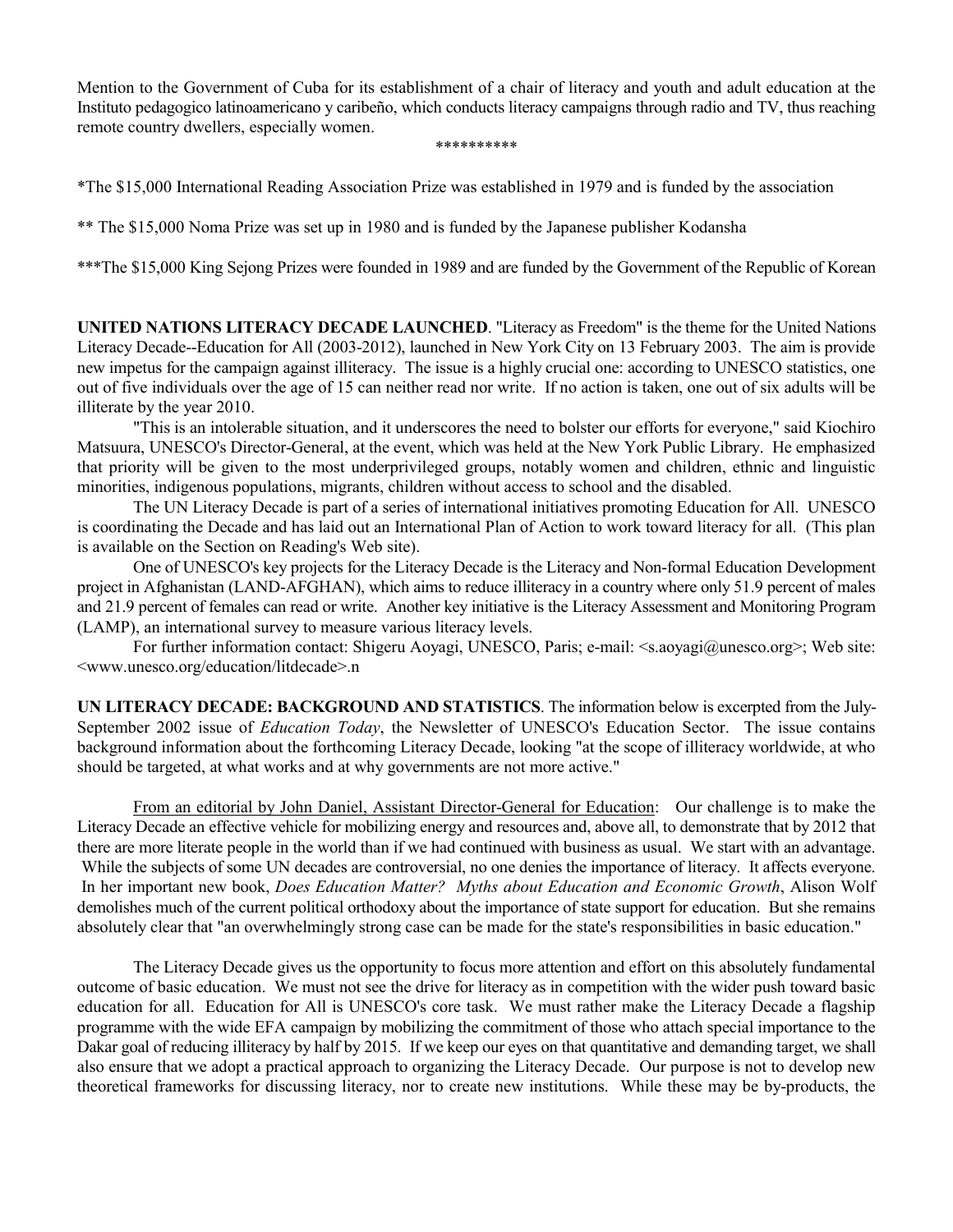overarching goal is to liberate hundreds of millions of our fellow citizens by getting them to learn to read and then to keep on reading.

The scope of the problem. What is literacy? Literacy is more than the ability to read, write, and do arithmetic. It comprises other skills needed for an individual's full automony and capacity to function effectively in a given society. It can range from reading instrucitons for fertilizers, or medical publications, knowing which bus to catch, keeping accounts for a small business, or operating a computer.

In 2000 there were some 877 million illiterate adults, with 113 million children not attending school. More than two-thirds (68 percent) of these illiterates can be found in East and South Asia. Worst hit are females, who account for up to two-thirds of all illiterate adults. In some regions, ethnic or linguistic minorities lose out; in others those who live in remote areas; often they overlap. Illiteracy rates in the Arab region and sub-Saharan Africa are respectively 38 percent and 37 percent. In Latin America and the Caribbean they are 12 percent. In developed countries functional illiteracy is also widespread. An OECD adult literacy study of twenty industrialized countries found that at least one in four adults fell below the level needed for coping with the demands of daily life and work in a complex society.

Why are reading skills so poor? For Winsome Gordon, chief of the UNESCO Section for Primary Education, training in how to teach reading is weak and the school curriculum does not put enough emphasis on it. "Schools need to spend more time on reading so that children are permanently literate by the end of the primary cycle," she said. Motivation to learn is essential, and for many, religion provides it--to read the Bible or the Koran. For others it is the desire to write a personal letter, to earn money, to make something of their lives because they missed out on school or to help with their children's education. Or a will to be more autonomous and not to have to depend on others.

If literacy can improve people's lives, why do governments not invest more in it? Non-formal education, which includes adult literacy programmes, rarely receives more than 5 percent of national education budgets. A variety of theories are put forward to explain governments' reluctance. Some apparently prefer to forget about adults and concentrate on formal schooling for children to ensure literate future generations. Another theory is that some countries are reluctant to educate and therefore empower the masses because of the obvious link between literacy and democracy. But even when governments want to address the issue, they are handicapped by the information gaps: the number of illiterates, who they are and who is doing to reach them. "On top of that, the methodologiesto collect data are lacking and the capacity to assess and monitor literacy is inadequate, says Margaret Sachs-Israel of UNESCO's Literacy and Non-Formal Education Seciton. This means, she says, that "the impact of literacy programmes is simply not known." Many countries have made genuine efforts to provide literacy to their populations: among them are Botswana, Colombia, India, Kenya, Mozambique, Namibia, and the United Republic of Tanzania. But a certain degree of controversy prevails as to the effectiveness of some of these campaigns.

The challenge to literacy campaigns of the past has been the absence of reading materials. To shift from the absence of print to a dynamic, literate environment requires a quantum leap. This is, nevertheless, one of the aims of the UN Literacy Decade. Some new literates have found solutions to the lack of things to read: they create their own materials by writing about their lives, local events, and the history of their people, and share their texts around. Mobile libraries satisfy the demands of other groups and, more recently, the multi-purpose community centers in Africa and Asia, equipped with newspapers and Internet, are increasingly responding to the needs of medical students, farmers, and housewives.n

#### **LITERACY AT THE VANCOUVER PUBLIC LIBRARY**

Thomas Quigley, Vancouver Public Library, Vancouver, BC, Canada

Vancouver Public Library is in a somewhat unusual position regarding literacy services - we don't have a literacy instructional programme of our own. This Canadian metropolitan 22-branch library system works instead in partnership with the local Community College, to provide a literacy programme in learning centres in 7 branches: the College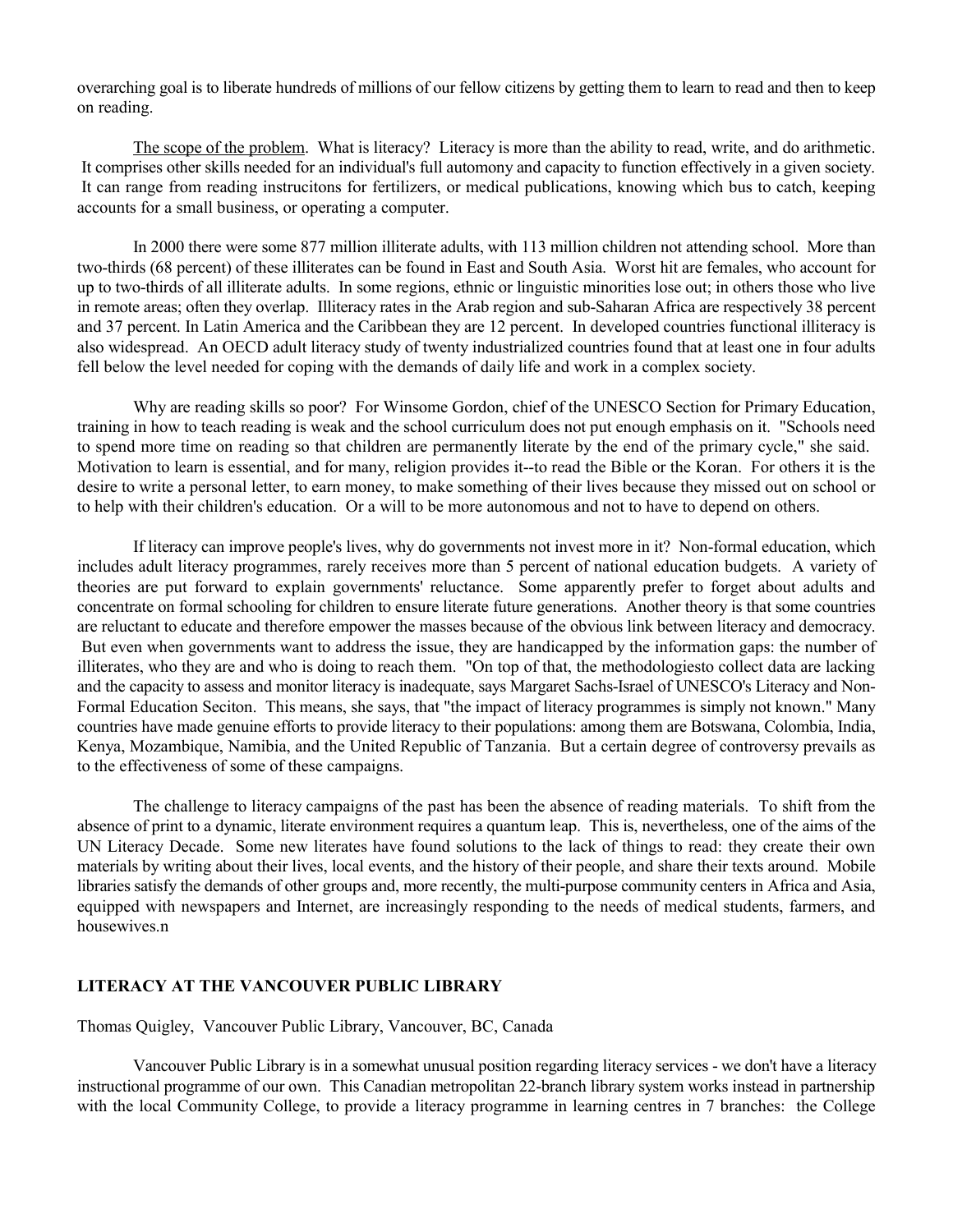provides instructors and materials to use in the learning centres; the Library provides the space for the centre and materials for students to take home. This partnership is a longstanding one of over 20 years.

The Library has always realized that there is a segment of our community that is working to improve their reading and writing skills. Vancouver's English as a Second Language Community has never been shy about making its needs known; it was the other group, the first-language English speakers working on their skills, that seemed to be falling through the cracks. 1990, the UN-declared International Literacy Year, gave Vancouver Public Library the opportunity to step back and review its involvements with the literacy issue, and to affirm its role vis a vis literacy.

Collaboration and support are two of the Library's strengths when it comes to literacy. Staff have represented the library at literacy organizations at the local, regional, and provincial levels; staff have been involved in the founding of several library and literacy interest groups in the library community. Within the Library there is a system staff committee to deal with literacy and English as a second language issues, and literacy awareness training is conducted with library staff as needed. Literacy collections are available in all parts of the system, with individual branch libraries supplementing system funding out of their individual book budgets.

Of the many literacy-related projects that Vancouver Public Library has been involved with, three stand out: - "Take Five and Read" a literacy public awareness media campaign with the message that reading of any kind is important - "Vancouver Public Library Literacy Evaluation Project" a study done in the mid-90's where the Library reviewed its literacy services and established some benchmarks for the future. This study was the first of its kind in North America, and has served as the model for other library studies evaluating literacy services in libraries - "Come to the Library" a series of 4 books about libraries and what they have to offer, targeting adult learners and the people who work with adult learners

Vancouver Public Library has a long history of involvement in the literacy issue. Whether it be support for collections, support for training, or supporting the literacy community at large, the Library's contribution to literacy services is constant. Whether it be reading to achieve a goal, or reading for pleasure, the message is clear libraries are an important part of literacy work, with much to offer in terms of resources, support and awareness.n

**GUIDELINES FOR LIBRARY-BASED LITERACY PROGRAMMES**. The development of the guidelines, "Library Based Literacy Programmes: Some Practical Suggestions" has been a major Section on Reading initiative in recent years. A preliminary version was published in the August 2002 issue (no. 14) of this newsletter. The purpose of the guidelines is to help libraries in all parts of the world plan and carry out programs that encourage and support literacy. People need to be able to read and write, to be literate in order to have full access to information and knowledge. A library, as a local gateway to knowledge, mainly presupposes the literacy skills of its users. Where these skills are lacking, libraries have a role to play in promoting literacy.

The revised English language version of the guidelines will be available for distribution at the Berlin conference and is also posted on the Section's Web site. The recently-completed Spanish language translation is published on the following pages, and is also posted on IFLANET. A French translation is nearly complete and other translations are underway.n

# **PROGRAMAS DE ALFABETIZACIÓN EN BIBLIOTECAS: SUGERENCIAS PRÁCTICAS**

#### **Introducción**

La Sección de Lectura de IFLA se complace en presentar algunas sugerencias prácticas para el personal de la biblioteca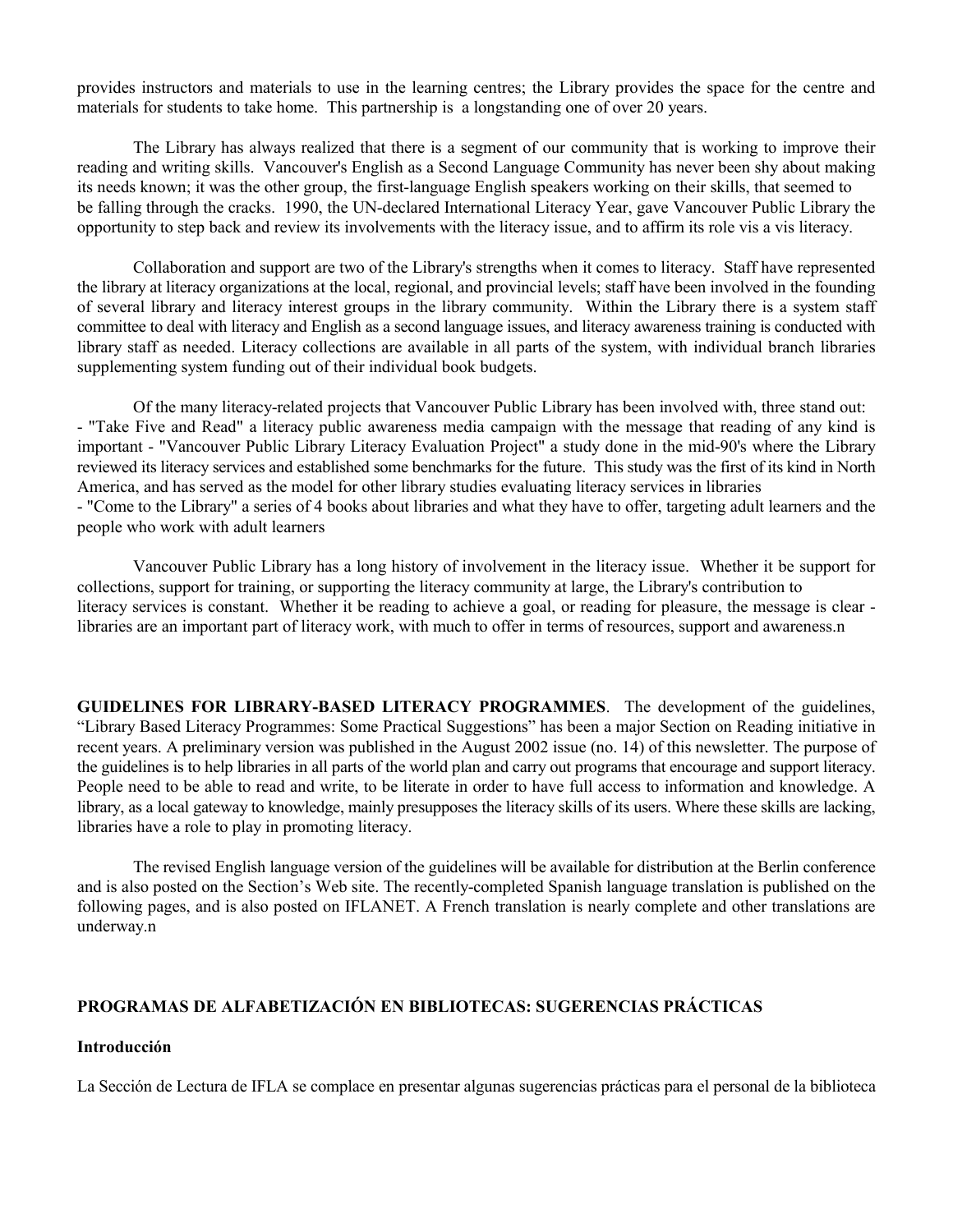que quisiera contribuir a que nuestra sociedad pueda acceder a una mejor preparación. Consideramos que la mayoría de las bibliotecas se encuentran en una posición única para promover la cultura. Pueden elaborar sus propios programas y asignarles personal, o pueden apoyar los proyectos de alfabetización auspiciados por otras organizaciones.

Los objetivos de estos indicadores prácticos son:

- · Alentar a las bibliotecas a participar más en los programas de alfabetización;
- · Servir como una lista de verificación informal para evaluar los programas en las bibliotecas donde ya se han instrumentado.

Nuestra definición de alfabetización es muy amplia. Incluye el desarrollo de destrezas de lectura, escritura y aritmética (destrezas relacionadas con números). Estas destrezas fomentan la independencia, la curiosidad y el aprendizaje durante toda la vida de las personas y los grupos. Tales alumnos contribuyen en gran manera a la salud económica, social y cultural de las comunidades y las naciones en las que viven.

En este folleto, planteamos y contestamos diversas preguntas:

- · ¿Quién es nuestro público?
- · ¿Cómo comenzamos a planear y desarrollar la cooperación comunitaria?
- · ¿Quiénes son nuestros socios potenciales?
- · ¿Qué materiales son necesarios y cómo los elegimos?
- · ¿Cómo capacitamos a nuestro personal?
- · ¿Cómo promovemos nuestro programa de alfabetización?
- · ¿Cómo podemos saber si nuestros esfuerzos rinden fruto?
- $\cdot$  *i*. Cómo continuamos con nuestro programa?

Las actividades de cada biblioteca serán diferentes. Dependerán de factores locales. Sabemos que la respuesta que demos no será válida para todas las bibliotecas o todos los proyectos. Es esencial mantener una mente abierta y buena disposición para que cualquier proyecto tenga éxito. Es difícil expresar estas cualidades en un folleto, pero las identificamos cuando las vemos surgir entre los colaboradores.

Las preguntas y respuestas se ofrecen como sugerencias, no como directrices formales. Están dirigidas al personal bibliotecario que comparte y desea implantar nuestra creencia de que las bibliotecas y la alfabetización van de la mano. "La alfabetización es la clave de la educación y el conocimiento y el uso de los servicios bibliotecarios y de la información." (IFLA *Guidelines for Public Libraries* [Directrices de IFLA para Bibliotecas Públicas], Agosto 2000.

# **¿Quién es nuestro público?**

Varios tipos de público parecen ser adecuados para los programas de alfabetización en bibliotecas:

- · Jóvenes que han renunciado a la escuela;
- · Jóvenes desempleados;
- · Mujeres y personas mayores que no tuvieron la oportunidad de aprender o practicar sus destrezas de lectura, escritura y aritmética;
- · Adultos con dificultades de alfabetización;
- · Personas provenientes de diferentes países, idiomas y grupos étnicos;
- · Trabajadores migratorios;
- · Refugiados;
- · Personas recluidas en instituciones como prisiones u hospitales.

El personal de la biblioteca debe analizar el programa y las necesidades del público a quien se dirigirá su proyecto al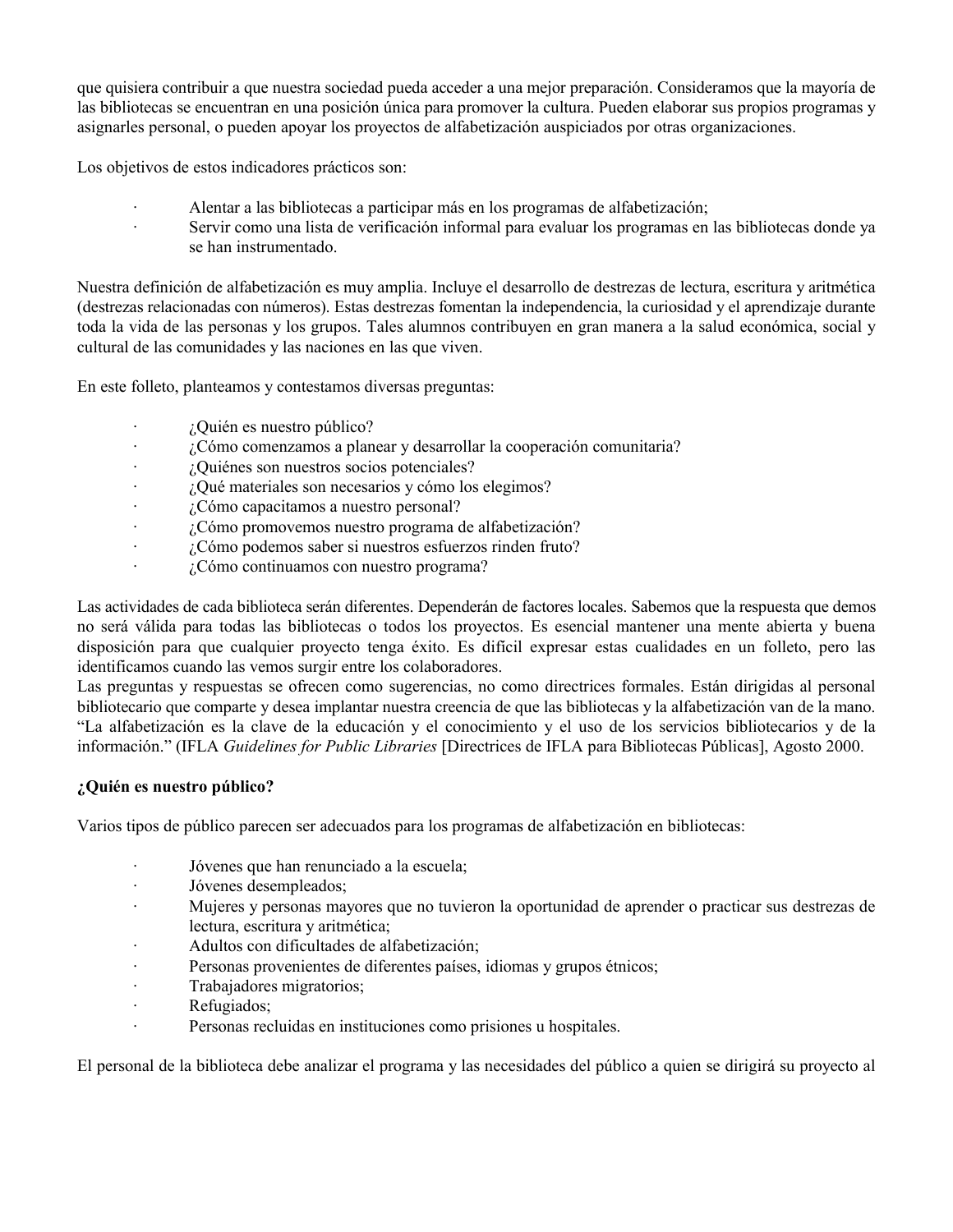comenzar la planificación. Algunas de las preguntas que deberán analizar con los participantes son:

Programas de alfabetizacíon en bibliotecas continued:

- · ¿Dónde hay un espacio adecuado para llevar a cabo las clases y las prácticas?
- · ¿Cuál es el mejor horario para ofrecer las clases?
- · ¿Cuál será la frecuencia de las clases?
- · ¿Qué materiales serán útiles para cada uno de los alumnos?
- · ¿Quién encabezará el proyecto y qué capacitación deberá tener esa persona?
- · ¿En qué ocasiones podrán utilizar sus nuevas destrezas los participantes?
- · ¿Con qué material de apoyo se cuenta para la impartición de clases? Por ejemplo: carteles, computadoras, vídeos, radios y materiales para escribir y dibujar.

# **¿Cómo comenzamos a planear y desarrollar la cooperación comunitaria?**

Primero, el personal debe evaluar la posición del servicio de la biblioteca dentro de su contexto local, regional y nacional. Las bibliotecas trabajan dentro de las políticas culturales y educativas en el ámbito local y nacional. El personal de la biblioteca debe respetar los patrones culturales de la comunidad. Antes de que comience un proyecto, el personal de la biblioteca debe elaborar un plan que incluya:

- Información acerca de la comunidad (cultural, social y práctica, si es posible con estadísticas);
- · Un informe detallado de los objetivos generales;
- · Identificación de otros grupos que trabajan en el campo de la alfabetización;
- · Un plan financiero.

El personal deberá analizar este plan con los miembros de la comunidad y los socios.

La ubicación del programa de alfabetización variará, pero el personal de la biblioteca deberá considerar lugares en una comunidad donde sea cómodo reunirse para los participantes. Los lugares pueden ser:

- · Bibliotecas públicas, móviles y de otros tipos;
- · Centros de salud, centros comunitarios, escuelas, lugares de culto;
- · Estaciones de autobús y tren, fábricas;
- · Playas, campos deportivos, y hasta restaurantes;
- · El hogar de un líder de la comunidad.

La ubicación debe ser atractiva, accesible y cómoda para los participantes. El calendario de las actividades del proyecto debe ser elaborado en colaboración con el personal del proyecto, las autoridades locales y los participantes del proyecto. El calendario incluirá, por ejemplo, fechas de inicio del curso, períodos de los cursos y horarios de las clases. La frecuencia de las clases es importante también. El grupo debe reunirse cuando menos una vez a la semana para apoyar el progreso de los participantes.

Además de hablar con el personal de la biblioteca, los profesores y otros profesionales, el personal del proyecto debe comunicarse con las personas clave en la comunidad como:

- · Quienes conocen su historia, sus tradiciones y su cultura;
- · Miembros de organizaciones de voluntarios y no lucrativas y lugares de culto;
- · Personas que trabajan para el gobierno local.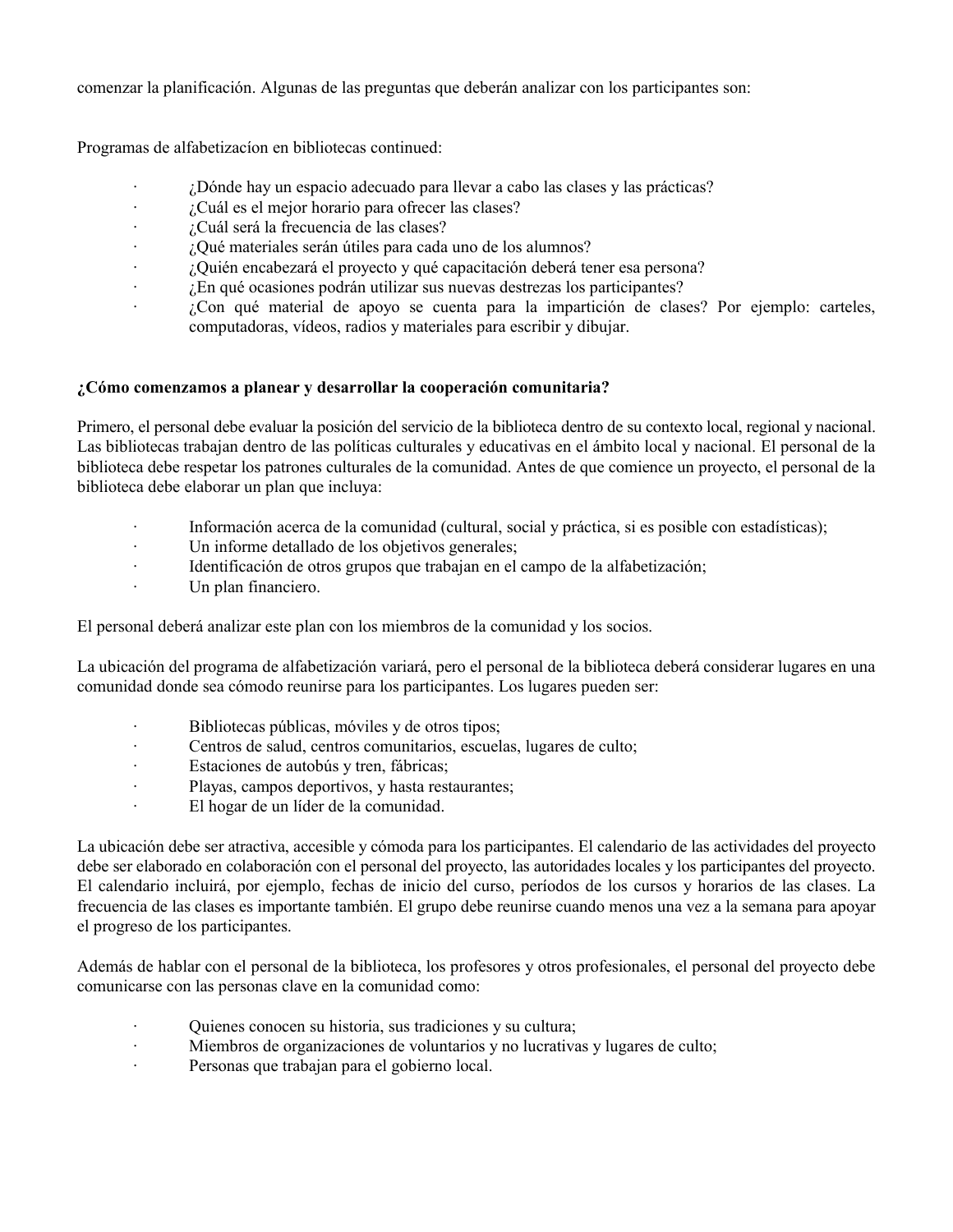También se debe consultar a otros funcionarios gubernamentales y personas con conocimiento técnico en la planeación, junto con los expertos clave en puestos regionales y nacionales (o incluso superiores). Los representantes de las organizaciones de autores y los medios masivos de comunicación pueden convertirse en miembros del personal del proyecto. Se deberán elaborar planes para asegurarse de que todos los participantes puedan asistir al programa sin temor, y puedan participar libremente en las clases. Si es necesario elaborar directrices específicas, a fin de respetar las diferentes tradiciones culturales, deben considerarse como parte de la planeación del proyecto y para el trabajo en general.

# **¿Quiénes son nuestros socios potenciales?**

Existen muchos grupos que brindan diferentes tipos de servicios culturales, de información y relacionados con la alfabetización a la comunidad. Si trabajan unidos, el personal de la biblioteca y estos grupos tienen más probabilidades de éxito en su comunidad. De hecho, el personal de la biblioteca podría ser el vínculo clave entre estas diferentes agencias.

Las dependencias culturales con las que podrían colaborar las bibliotecas en los programas de alfabetización pueden ser:

- · Grupos de artistas, escritores, dramaturgos o músicos;
- · Departamentos de cultura del gobierno local, regional y/o nacional;
- · Asociaciones culturales nacionales e internacionales;
- · Grupos culturales que editan publicaciones.

El personal de la biblioteca podría colaborar con muchos grupos educativos diferentes, tales como:

- · Escuelas a todos los niveles; grupos de educación para adultos; asociaciones de profesores, padres y padres y profesores;
- Grupos de profesores y de trabajadores de alfabetización;
- Programas y asociaciones educativos que no sean gubernamentales;
- Departamentos de estudios de bibliotecología e información:
- · Departamentos de educación gubernamentales a nivel local, regional y nacional;
- · Editores de publicaciones educativas y culturales;
- · Clubes de lectura; asociaciones de lectura; asociaciones de editores; y asociaciones de librerías.

Otros grupos y asociaciones comunitarios que pueden ser socios potenciales:

- Asociaciones vecinales; grupos religiosos y hermandades;
- · Organizaciones no gubernamentales;
- · Trabajadores sociales, psicólogos, asesores, etc.;
- · Profesionales de la salud en la comunidad;
- · Sindicatos;
- · Grupos de negocios, de medios de comunicación y políticos.

# **¿Qué materiales son necesarios y cómo los elegimos?**

Los materiales para los programas de alfabetización en bibliotecas pueden crearse, donarse, prestarse, reciclarse, adquirirse o bajarse de Internet, de acuerdo con las circunstancias locales. Ya que es importante usar los materiales de aprendizaje para adultos adecuados, el personal de la biblioteca deberá seleccionar los materiales de interés en los idiomas locales. Estos materiales podrían ser: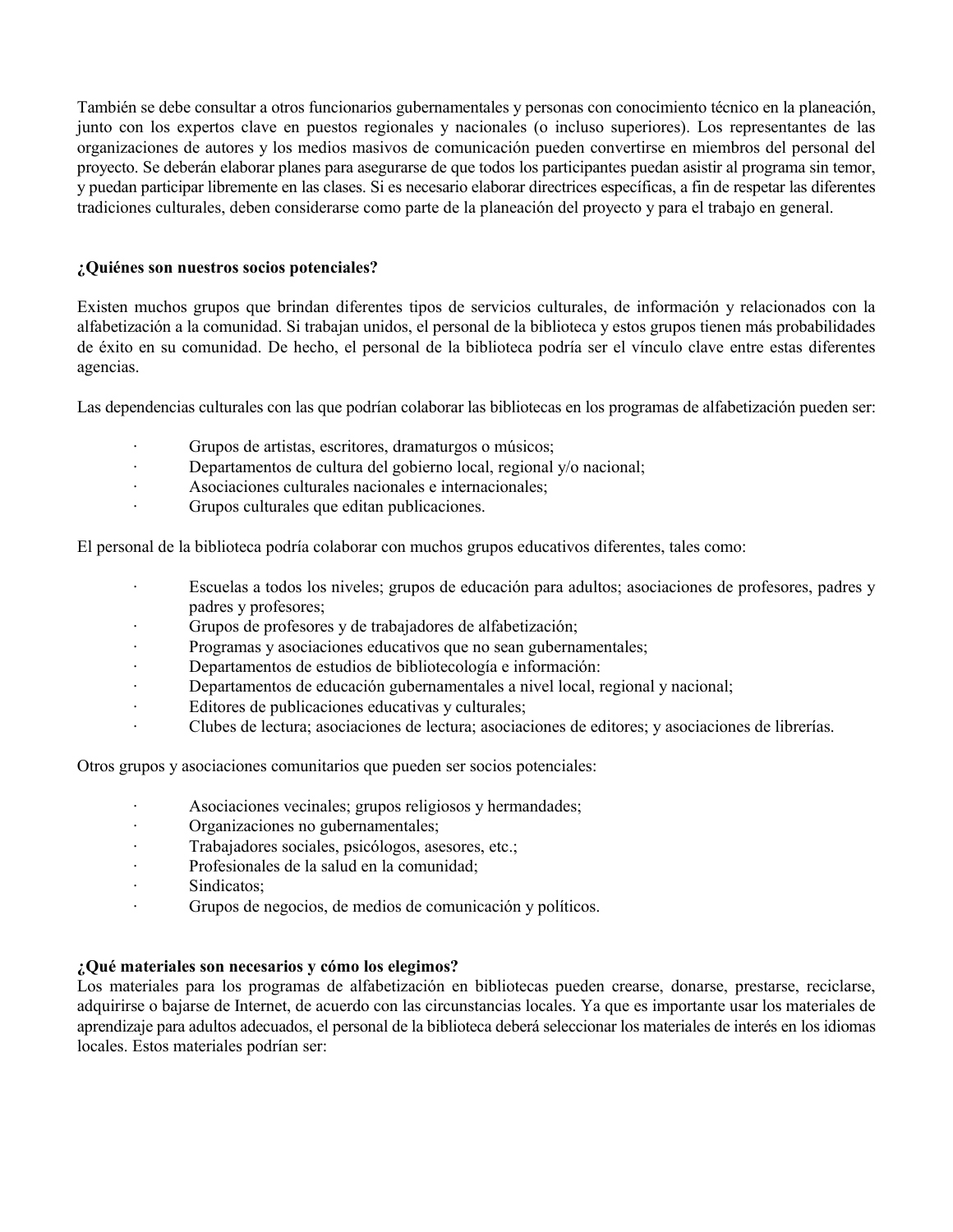- · Folletos acerca de la salud, la familia, la agricultura, el desarrollo económico, el medio ambiente y las costumbres locales;
- · Periódicos;
- · Programación del radio, vídeos y la Internet.

Al seleccionar los materiales, el personal de la biblioteca debe tomar en cuenta los siguientes criterios:

- · Diseño (¿el tipo de letra es grande y claro? ¿hay buen espacio entre los párrafos? ¿la página está bien diseñada, es atractiva y es fácil de leer?);
- · Uso (¿el idioma es sencillo, de uso común y está redactado en tiempo presente? ¿el texto evita el uso de dialectos, expresiones regionales y figuras del discurso difíciles?);
- · Estructura de Enunciados y Párrafos (¿los enunciados y párrafos son simples, breves y claros? ¿cada enunciado inicia con mayúscula?);
- $\cdot$  *i*. Un solo pensamiento se expresa en dos o tres enunciados simples que forman un párrafo?;
- · Palabras (¿el autor usa palabras cortas y comunes? ¿Las palabras técnicas o difíciles se explican y repiten para ser aprendidas?) ¿Hay ilustraciones que apoyen el texto?

# **¿Cómo capacitamos a nuestro personal?**

Preparación del personal para su participación en los programas de alfabetización en bibliotecas puede realizarse de varias maneras. Puede ofrecerse en educación pre-profesional, como capacitación en el trabajo o como educación continua. Con mayor frecuencia se da en cursos cortos y talleres, o en programas especiales durante las reuniones profesionales. Para contar con un programa de alfabetización exitoso, se deben considerar tres tipos de capacitación:

- Capacitación para el personal que trabaja con el público;
- · Capacitación para los gerentes del personal de la biblioteca en proyectos de alfabetización;
- · Capacitación para los tutores de alfabetización y personas que prestan servicios.

Todo el personal, pero especialmente el personal que trabaja con el público, necesita de capacitación general para hacerlos conscientes de las necesidades del grupo objetivo. Es importante tener conocimiento general de las siguientes áreas:

- · Comprensión de la alfabetización;
- · Comprensión de las necesidades de las personas analfabetas y la función de la biblioteca. Métodos para identificar a la población objetivo;
- · Tipos de servicios que la biblioteca puede ofrecer;
- · Conocimiento de los socios potenciales.

El personal que supervise la capacitación de alfabetización necesita todas las destrezas y el conocimiento antes mencionado. Además, necesitan conocimiento más específico acerca de:

- Conocimiento de las diferentes necesidades de las personas analfabetas;
- · Comprensión de la necesidad de formar una red con los proveedores de alfabetización y las agencias comunitarias;
- · Conocimiento acerca de ofrecer programas de alfabetización.

Los tutores de alfabetización, que a menudo serán voluntarios de la comunidad, necesitan capacitación específica. Esta capacitación deberá incluir: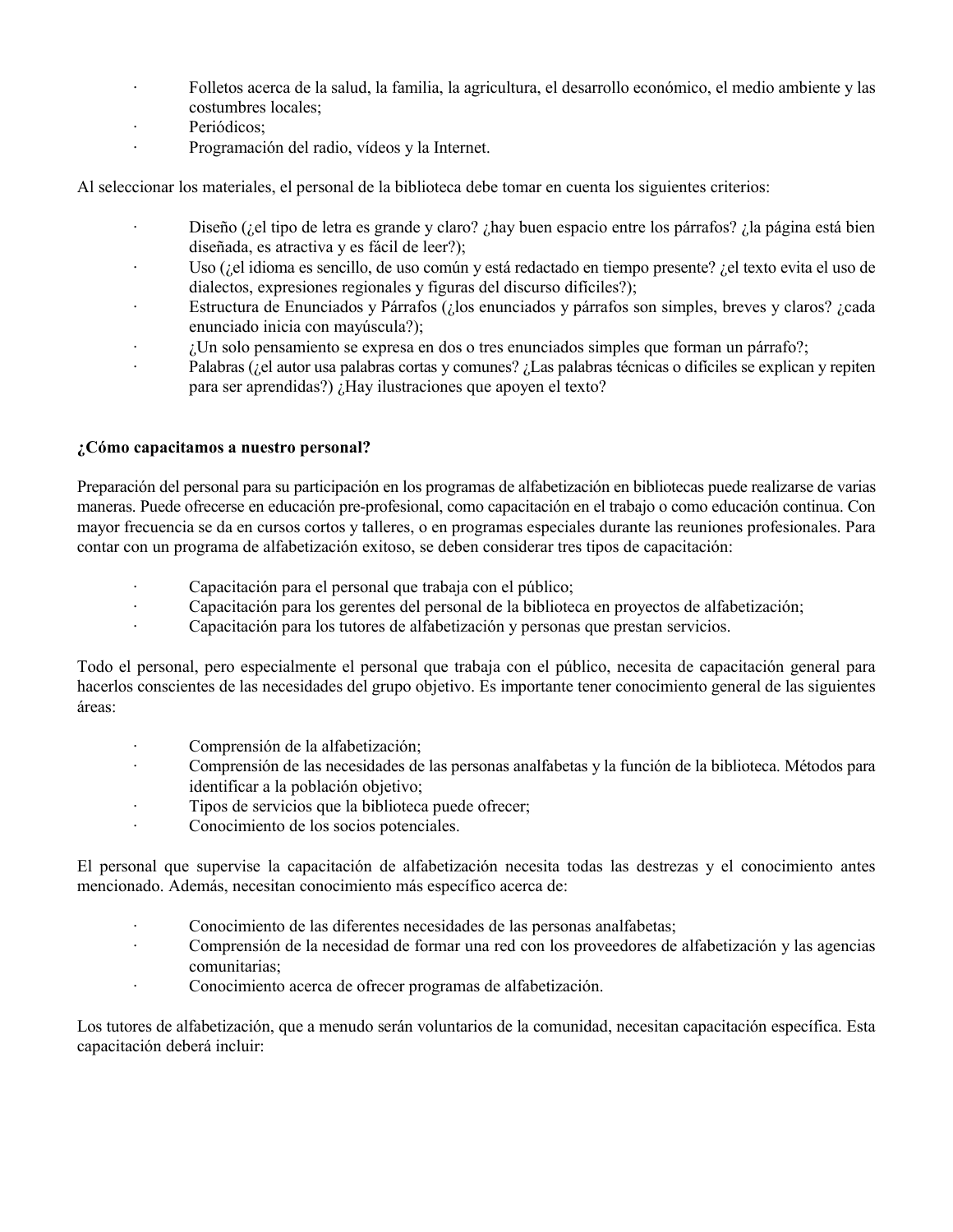- Técnicas para impartir clases a alumnos adultos;
- · Capacitación de defensa de derechos;
- · Capacitación acerca de la importancia de la privacidad, el respeto y la confianza.

# **¿Cómo promovemos nuestro programa de alfabetización?**

Un programa de alfabetización en biblioteca debe promoverse para que tenga éxito. Los líderes del proyecto deben informar y actualizar a la comunidad y a otros grupos interesados acerca de su proyecto de alfabetización. Estos grupos pueden ser:

- · Personal de biblioteca, los directores de la biblioteca y/o las juntas de administración o asesoría; los usuarios de las bibliotecas;
- Otras organizaciones comunitarias:
- · Los medios masivos de comunicación;
- · Los grupos culturales y educativos locales.

Las razones del programa también necesitan explicarse y darse a conocer. Los mensajes deben enfocarse a:

- · Por qué la biblioteca participa en la promoción de la alfabetización;
- · La manera en que participa la biblioteca;
- · Qué resultados espera la biblioteca de su programa de alfabetización.

Algunos métodos útiles para promover las actividades de alfabetización se enlistan a continuación:

- · Conformar un grupo de trabajo para ayudar a promover el programa;
- · Proporcionar carteles y materiales a los medios de comunicación locales;
- · Crear volantes, folletos y anuncios cortos para las comunidades locales de biblioteca, culturales y educativas;
- · Colaborar con las organizaciones socias, cuando sea conveniente, en esfuerzos conjuntos de publicidad.

# **¿Cómo podemos saber si nuestros esfuerzos rinden fruto?**

La labor de alfabetización de la biblioteca debe ser valorada a intervalos regulares. Debemos saber cuán eficaz han sido nuestros esfuerzos para alcanzar las metas del programa y alcanzar al público objetivo.

Esto es en particular útil, si se ha planeado un programa sin la participación directa previa del público objetivo, como a menudo ocurre con los programas dirigidos a los jóvenes.

Las áreas que se deben valorar son:

- · El número de participantes y la manera en que han evaluado el programa;
- · La manera en que el programa ha beneficiado a la comunidad;
- · La eficacia del uso de los recursos de alfabetización, por ejemplo, la disponibilidad de recursos y su uso para el público objetivo;
- · La eficacia de la ubicación del programa, por ejemplo, el sitio, los edificios, los muebles y el equipo;
- · La estructura del programa, por ejemplo, la administración, la supervisión, las sociedades;
- · El beneficio a largo plazo para las personas.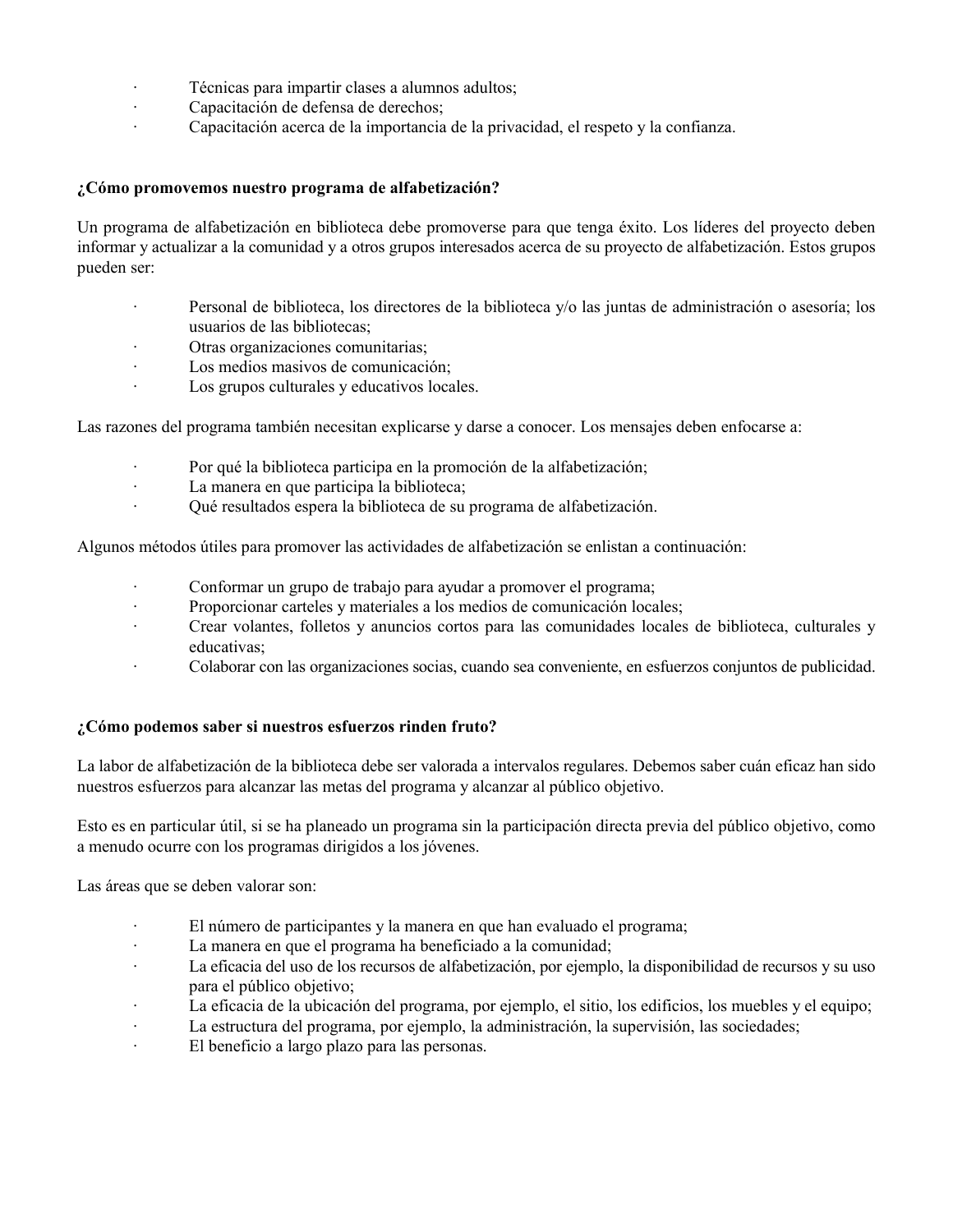Los métodos para realizar la evaluación son:

- · Entrevistas con personas y grupos clave del público objetivo, incluyendo los que han participado en el programa y los que no lo han hecho;
- · Muestras de escritura y redacción de los alumnos;
- Entrevistas con el personal del programa de alfabetización acerca de la eficacia del programa y sus sociedades.
- · El personal puede recabar información acerca del número de participantes, su asistencia y la calidad y el tipo de recursos utilizados.

## **¿Cómo continuamos con nuestro programa?**

Para continuar y planear el éxito futuro de los programas de alfabetización en bibliotecas, el personal de la biblioteca deberá considerar lo siguiente:

- · Proporcionar a los participantes y a quienes han tomado clases material de lectura adecuado, quizá a través de las sociedades con editores;
- · Organizar actividades y proyectos para que los participantes con éxito del programa, en la biblioteca, y a través de los negocios que pudieran proporcionar oportunidades de empleo;
- · Involucrar a las autoridades locales, incluyendo los gobiernos, en las actividades y los proyectos de seguimiento que pudieran proporcionar fondos adicionales para los programas de alfabetización;
- · La formación de redes con otros grupos y organizaciones para asegurarse de que el programa desarrolle oportunidades sociales para los participantes y no opere independientemente de la comunidad;
- · Interesar a los medios masivos de comunicación en algunas de las historias de éxito de los participantes.

Junio 2003.

Responsable de la traducción al castellano: Elsa Margarita Ramírez Leyva Representante de México en la Sección de América Latina y el Caribe de IFLA n

**SPECIAL THEME ISSUE ON LITERACY AND LIBRARIES**. The February 2003 issue of *Feliciter*, the Canadian Library Association's periodical, has a special theme section on "Libraries and Literacy." Contributors from across Canada discuss such topics as how librries can promote literacy through their Web pages, information literacy, and the philosophical background to the library and literacy issue. The articles will be posted on the National Adult Literacy Database Web site at:  $\leq$ www.nald.ca>.n

# **SECTION ON READING STRATEGIC PLAN 2002-2003**

# **Mission**: **To assist IFLA in effectively fulfilling one of its key professional priorities: promoting literacy, reading, and lifelong learning**.

# **Priority 1: To help libraries worldwide develop projects and programs that encourage and support literacy, reading, and lifelong learning.**

Action 1. To complete and distribute the brochure "Library-Based Literacy Programs: Some Practical Pointers, " and to translate it into all of IFLA's official languages.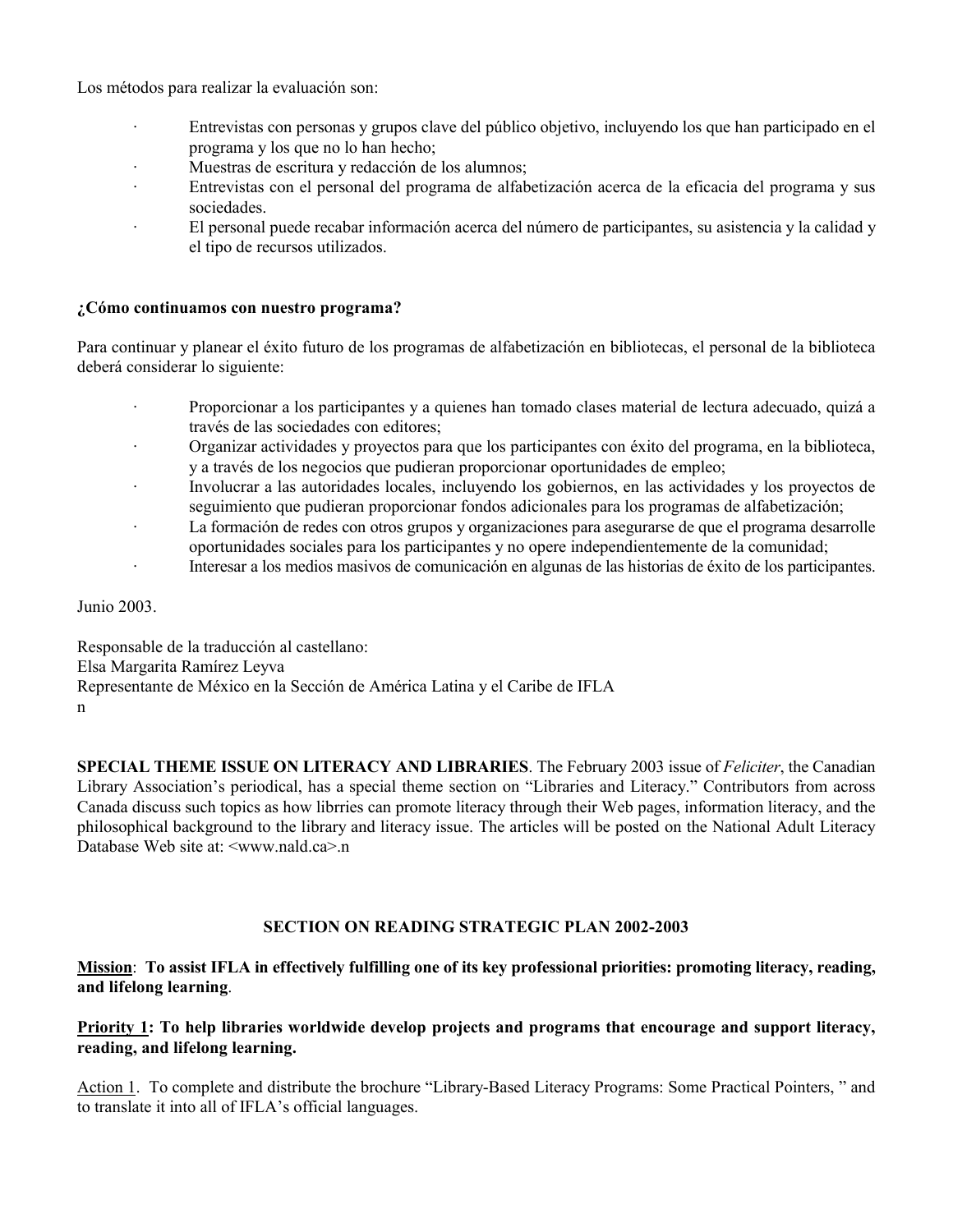Action 2. To complete, share the results, and possibly expand to other countries the "Book Centers" Reading Promotion Project launched in 2001 with Russian and U.S. reading promoters with the support of the Open Society Institute.

Action 3. To continue to cosponsor the IFLA-UNESCO "Books for All" library development project.

Action 4. To serve, through IFLANET and with links to other Web sites, as a clearinghouse for information about literacy and reading promotion projects and events and about the organizational sponsors of these projects and events.

# **Priority 2: Through meetings, discussion, publications, and the widespread dissemination of information, encourage a better understanding of reading, literacy, and book culture in specific cultural milieus**.

Action 1. To cooperate with other national and international cultural, library, and reading organizations in sponsoring appropriate events, e.g. with the International Reading Association and the International Literacy Network to mark International Literacy Day (Sept. 8), with UNESCO to mark World Book and Copyright Day (April 23), and with the International Book Committee, a UNESCO advisory body, to honor specific achievements in the worlds of literacy and reading development.

Action 2. To plan two events at the 2002 IFLA conference in Glasgow: an open session on a program on "National Book and Reading Policies" and a workshop on reading promotion activities and projects in different countries.

Action 3. To publish, in collaboration with the Center for the Book in the Library of Congress, two books based on conferences sponsored in part by the Section on Reading: the proceedings of the June 1998 international conference, "Libraries, Reading, and the Cold War, held in Paris in cooperation with the IFLA Round Table on Library History, and a selection of papers from the October 2000 conference at the Library of Congress on the historical development of national libraries.

Action 4. To plan an open session at the 2003 IFLA conference in Berlin on "The Impact of the Internet on Reading."

# **Priority 3: To monitor, promote, and disseminate research and research results about reading, readers, reading promotion, literacy, and library services to readers**.

Action 1. To launch a survey of reader-centered service provision in public libraries.

Action 2. Continue and strengthen the "Reports on Current Research" column in the Section on Reading *Newsletter.*

Action 3. Add the papers presented at the Reading Section's open session at the 2001 annual conference in Boston to the Section on Reading's portion of IFLANET.

# **Priority 4: To increase membership on the Standing Committee and in the Section on Reading**.

Action 1. Complete and publish translations of the Section's membership brochure into all official IFLA languages.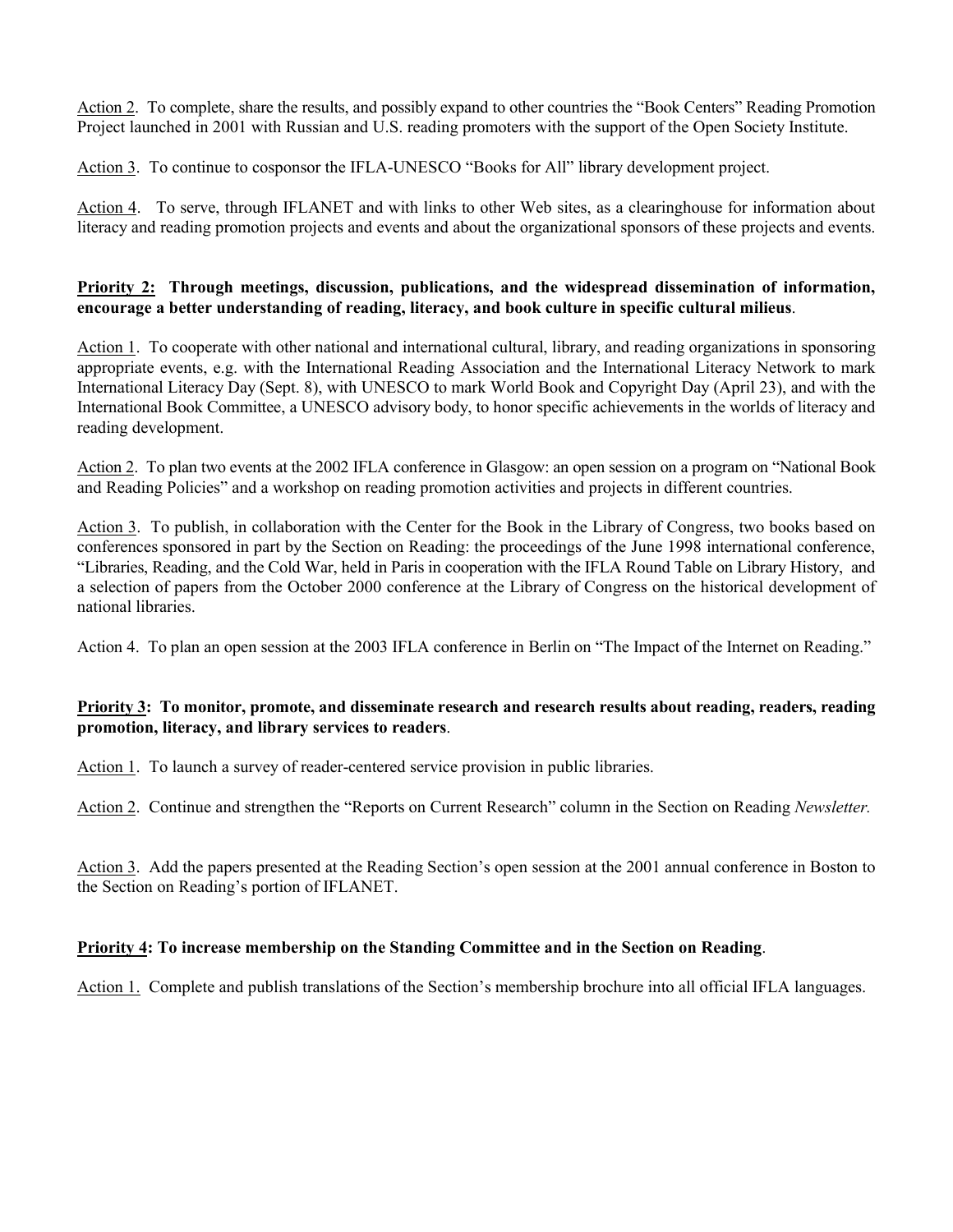Action 2. Increase the Section's visibility by cooperating more actively with organizations outside IFLA and with IFLA units that have similar interests.

Action 3. Systematically publicize the Section's activities and encourage more IFLA institutional members to join the Section on Reading. n

# **STANDING COMMITTEE MEMBERS including COUNTRY REPRESENTATION, TERMS OF OFFICE** and **E-MAIL ADDRESSES**

Rustem Aygistov, Russia, ongoing, 2001-2005 ( $2<sup>nd</sup>$  term), <chamber@aha.ru >

John Y. Cole, USA, ongoing, 2001-2005 ( $2<sup>nd</sup>$  term),  $\langle$ jcole@loc.gov>

Jeremie M. Desjardins, France, new, 2003-2007, <jeremie.desjardins@culture.fr>

Marietou Diongue Diop, Senegal, new, 2003-2007, no email

Elke Dreisbach, Germany, new, 2003-2007, <elke.dreisbach@ni-hamburg.de>

Gwynneth Evans, Canada, ongoing, 2003-2007 (2<sup>nd</sup> term),  $\langle$ gwynnethevans@sympatico.ca>

Adele M Fasick, USA, ending, 1999-2003 ( $2<sup>nd</sup>$  term),  $\langle$ amfasick@earthlink.net $\rangle$ 

Shirley Fitzgibbons, USA, ending, 1999-2003 ( $2<sup>nd</sup>$  term), <fitzgibb@indiana.edu>

Carmen Gómez Valera, Spain, ending, 1999-2003 ( $2<sup>nd</sup>$  term),  $\lt$ bibloplain@utrnet.es>

Ivar Haug, Norway, ongoing, 2001-2005 ( $2<sup>nd</sup>$  term),  $\langle$ ivar $@$ vf.fylkesbibl.no $>$ 

Justin N. Kiyimba, Uganda, new, 2003-2007, <kyulib@utlonline.co.ug>

Bonnie Kunzel, USA, new, 2003-2007,  $\langle$ bkunzel@aol.com>

Jan Martine, France, ongoing, 2001-2005, <mjan@cg77.fr>

Catharina Stenberg, Sweden, ongoing, 2001-2005 ( $2<sup>nd</sup>$  term), <catharina.stenberg@hb.se>

Shirley Tastad, USA, ending, 1999-2003 ( $2<sup>nd</sup>$  term),  $\leq$ stastad $@gg$ su.edu $>$ 

Briony Train, UK, ongoing,  $2001-2005$ ,  $\&$  train@sheffield.ac.uk>

Maria Vedenyapina, Russia, ongoing, 2003-2007 (2<sup>nd</sup> term),  $\langle$ mvedenyapina@osi.ru  $>$ 

Maureen White, USA, ongoing, 2001-2005,  $\langle$ white@cl.uh.edu>